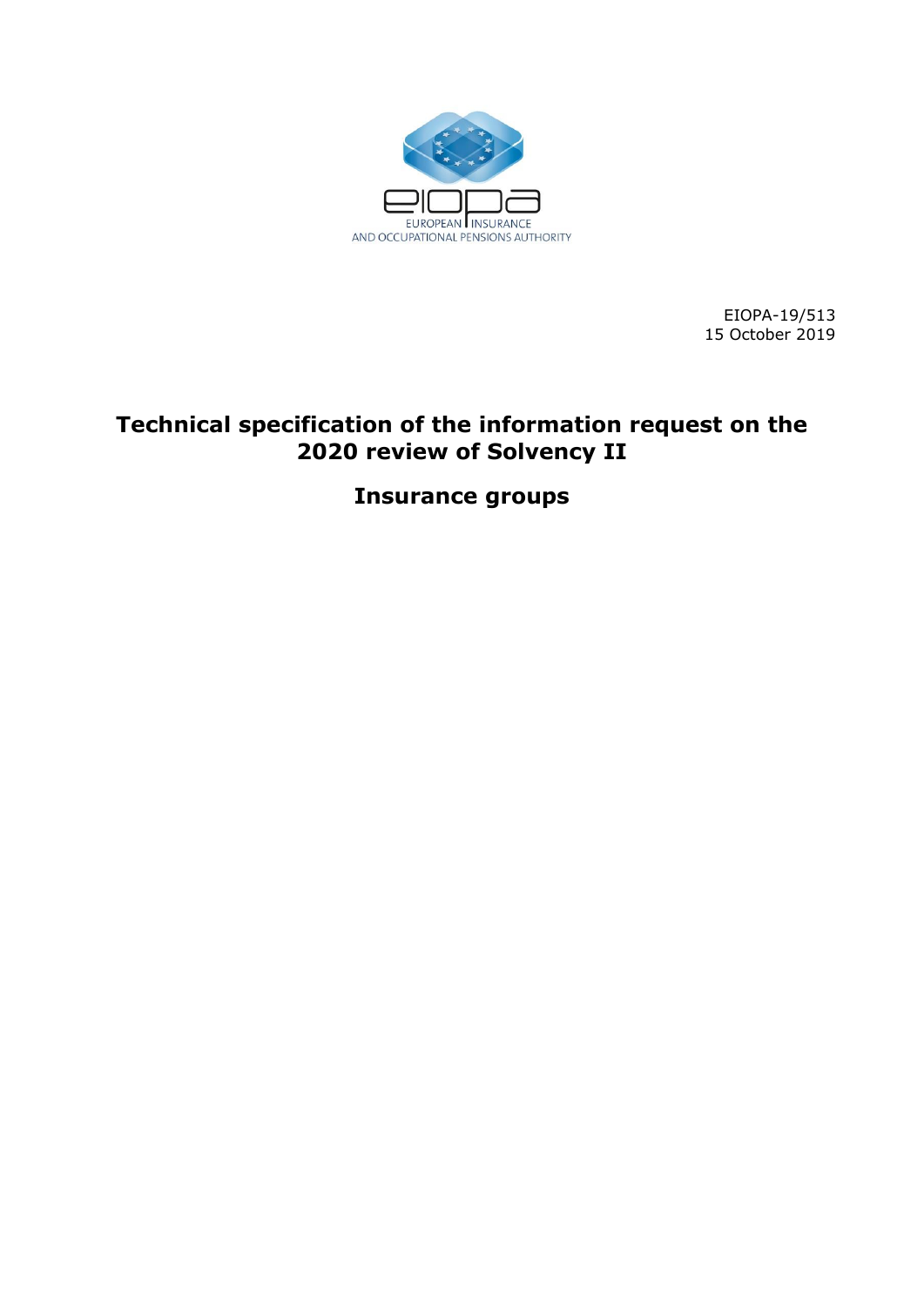# **1. Introduction**

- 1. The European Commission issued in February 2019 a request to EIOPA for technical advice on the review of Solvency  $II<sup>1</sup>$ . EIOPA will provide this advice until June 2020. The advice will be accompanied by an impact assessment quantifying in particular its impact on the solvency position of insurance undertakings. In order to collect data for the impact assessment EIOPA is carrying out information requests to the insurance industry.
- 2. EIOPA published on 15 October 2019 a consultation paper on the Opinion that will set out its advice on the review of the Solvency II. Specific options and proposals from the consultation paper are subject to this information request. The information collected will inform EIOPA's final decision on the advice in 2020.
- 3. This information request aims to gather specific quantitative and qualitative information with regard to changes to group supervision.
- 4. This document should be read in conjunction with Chapter 9 of the Consultation Paper on the 2020 review of Solvency II.
- 5. The information request is addressed to a representative sample of (re)insurance groups.

# **2. Timing**

-

- 6. Following the launch of the information request, insurance groups will be requested to submit results to their group supervisor. After validating the submissions, group supervisors will report this information to EIOPA.
- 7. EIOPA plans to disclose results from the information request as part of its Opinion on the 2020 review of Solvency II in June 2020. Results will only be disclosed in anonymised or aggregated way in order to ensure the confidentiality of company data.The timeline for these steps is as follows:

| 16 October 2019                      | Launch of the information request (in parallel with the<br>Consultation Paper on the review of Solvency II) |
|--------------------------------------|-------------------------------------------------------------------------------------------------------------|
| 6 December 2019                      | Deadline for participants to submit results to their group<br>supervisor                                    |
| 9 December 2019<br>to 8 January 2020 | Validation of results by group supervisors                                                                  |
| 8 January 2020                       | Deadline for reporting of information from group supervisors to<br><b>FIOPA</b>                             |

8. Participants should stand ready to reply to possible requests of their group supervisor for clarifications or resubmissions after the submission and until March 2020.

<sup>1</sup> [https://ec.europa.eu/info/files/190211-request-eiopa-technical-advice-review-solvency-2\\_en](https://ec.europa.eu/info/files/190211-request-eiopa-technical-advice-review-solvency-2_en)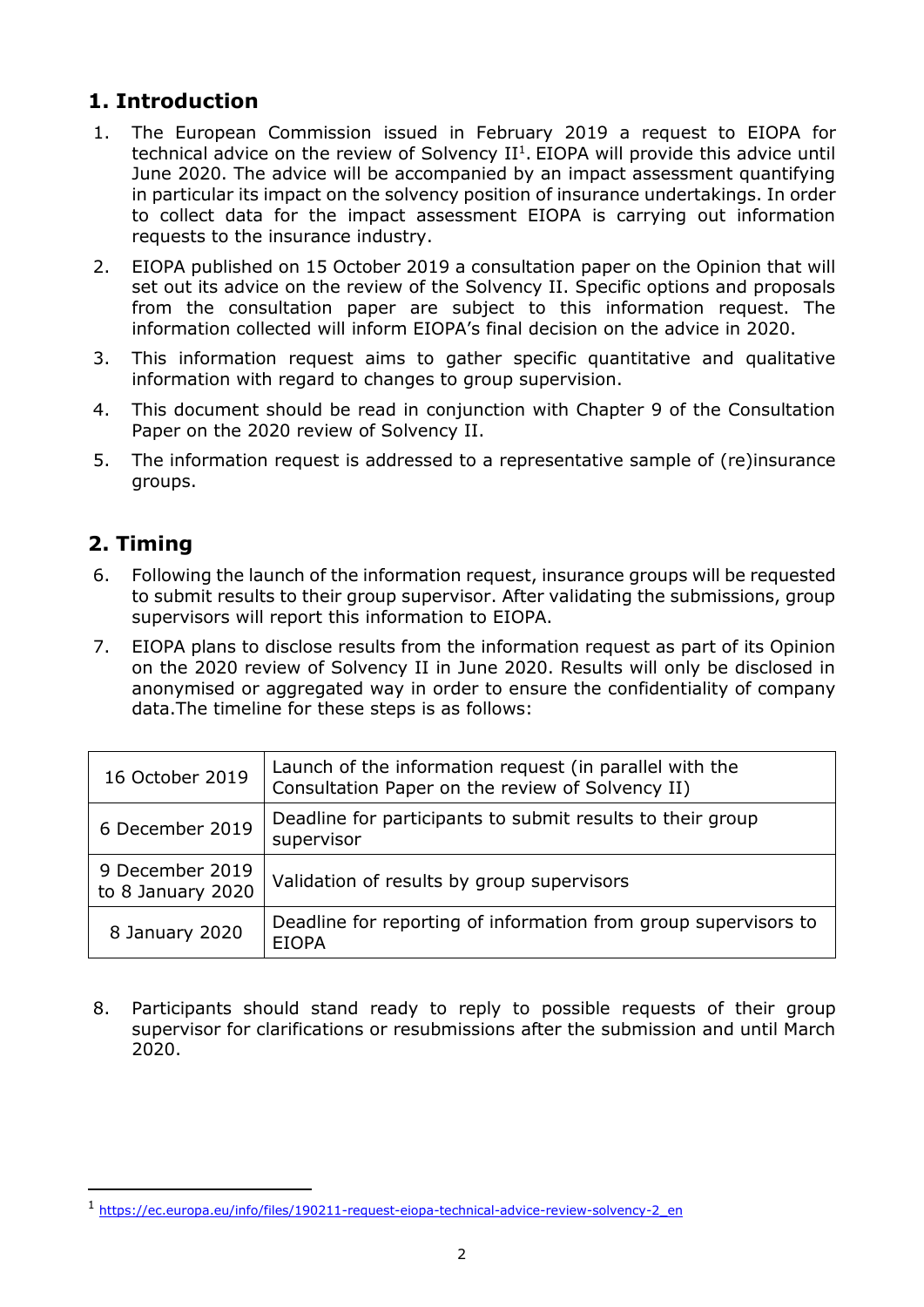# **3. Overall specifications**

# **General Specification of the sample**

- 9. The information request is addressed to a representative sample of European insurance and reinsurance groups subject to the Solvency II framework, and the sample should be representative of the different types of groups.
- 10. Participants will be selected by the national competent authorities to represent at least:
	- the "top" three groups across different type of groups (life, non-life; insurance, reinsurance) size (small, medium and large), and complexity of issues (group structure; national and cross-border groups); and
	- the groups which will be relevant in addressing the variety of issues outlined in the data request.
- 11. The indicative sample is a minimum, and the NCAs are encouraged to involve more participants to ensure an overall representative sample across Europe. In particular, NCAs that have a significant number of groups under their supervision are encouraged to consider extending the sample. If there are groups under their supervision that are not directly selected by their NCA, and wish to volunteer to the data request, such groups should indicate to their NCAs their interest of being involved in the data request process.
- 12. Considering the specificities of each policy issue consulted on this data request, in some cases, NSAs will have to adapt the sample to each policy issue and include one or more additional groups to the three ones sampled, to ensure that all the issues are consulted in this data request. In other cases, if the NCA has less than three (re)insurance groups, then the NSA will have no other choice than to use the full population to address the data request.
- 13. With respect to the information regarding "Cost and Benefits" for the holistic impact assessment, all participants selected to answer the technical data request should answer this section. This offers an opportunity for groups to provide their views on all the proposed changes affecting groups.

# **Currency**

-

- 14. The data request should be presented both using their national reporting currency as well as euro. When converting into euro please use the official conversion rateat 31st December 2018<sup>2</sup>.
- 15. All monetary figures should be given in units (i.e. not in millions or thousands, etc.).

# **Data Request Period**

16. Please use the Solvency II reporting figures at 31st December 2018.

<sup>&</sup>lt;sup>2</sup> Please use the Euro foreign exchange reference rates as published by the European Central Bank. https://www.ecb.europa.eu/stats/policy\_and\_exchange\_rates/euro\_reference\_exchange\_rates/html/index.en.html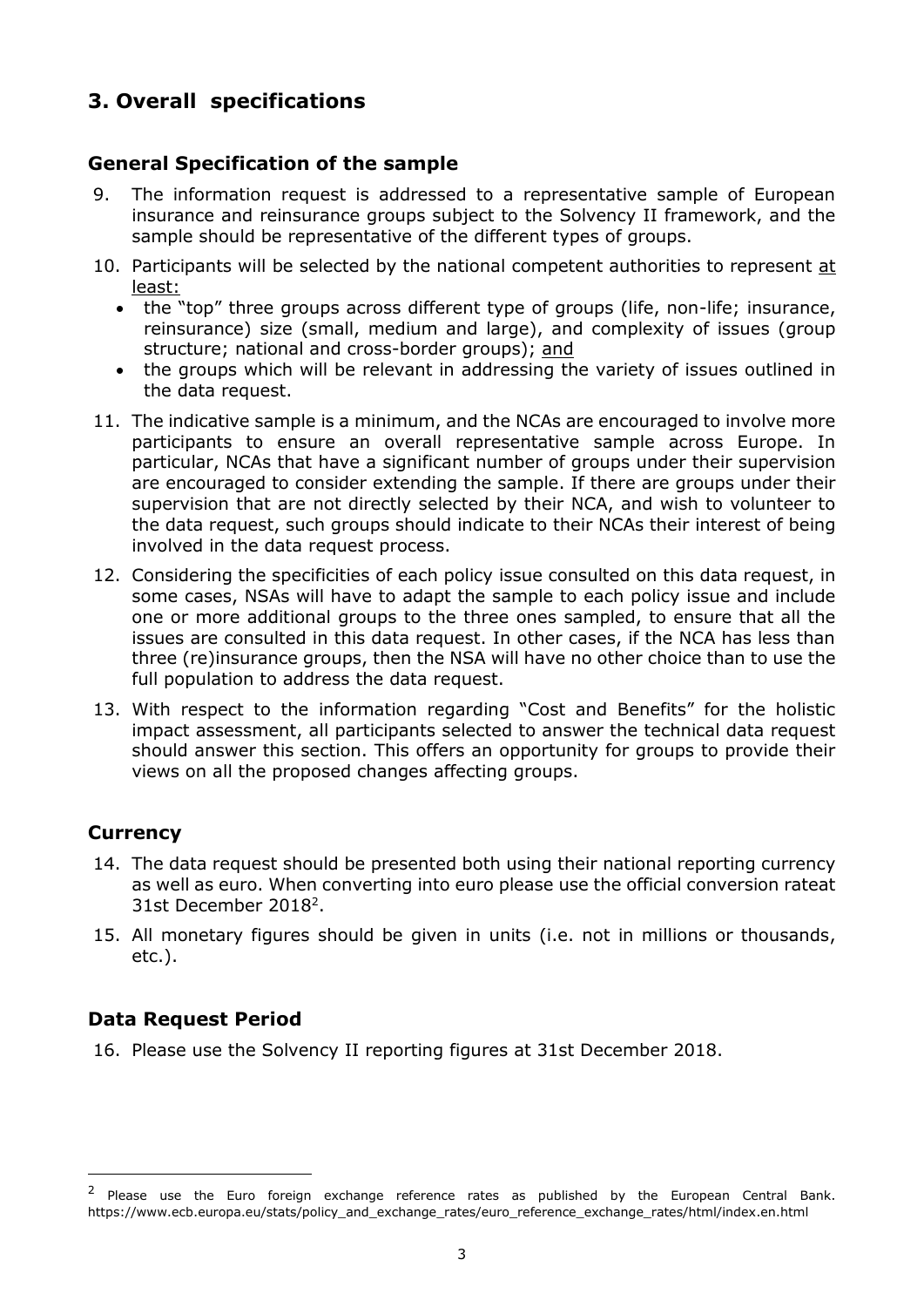# **4. Technical specifications**

# **4.1. Insurance Holding Companies and Mixed Financial Holding companies (IHCs, MFHC): treatment and related group solvency and own fund issues**

### **Additional Specification of the sample**

17. NCAs to define the sample of groups that should address the information request based on how the reporting requirements have been implemented at national level (e.g. is it limited to the parent or extended also to the intermediary, limited to method 1 or extended to method 2 , etc.)

### **Specification of the requested information**

18. Reference to the CfA Chapter 9 Group Supervision:

- Section 9.3.6 Treatment of IHCs and MFHCs, Policy Issue 1 and Policy option 1.3 by which a Notional SCR would be required on the parent and intermediate IHC and MFHCs, including those in third countries
- Section 9.3.8 Scope of method 2 (where used exclusively/or in combination with method 1), Policy issue 1 and Policy option 1.2 by which clarity on the treatment of IHC and MFHC is required when included in the scope of method 2;
- Section 9.3.13 Availabiity of Own Funds, Policy Issue 2: The formula for calculating of the contribution to group SCR to include the contribution from the IHC and MFHC;
- Section 9.3.15 on the Minimum Consolidated SCR , Policy Issue 1, Policy Option 1.2: enhancement of the scope by which IHC and MFHC calculate a notional minimum consolidated SCR that would be equal to 35% of the notional SCR (middle of the corridor 25%-45%).
- 19. Since the notional SCR requirement for IHC and MFHC was implemented in different ways at a national level and the reporting requirements may be applied differently across groups, there is a need for Groups to assess if the policy proposal will impact their group solvency position including own funds.
- 20. Affected Groups to (1) calculate the notional SCR to cover both the parent and intermediate IHC and MFHC, including those in third countries, regadless of the method of calculation.
- 21. In addition, the groups selected should also assess the potential impact on the contribution of the holding on the availability assessment. For this the group will need to (2) recalculate the contributions to the SCR.
- 22. Furthermore, the group should assess the potential impact on (3) the availability assessment of own funds at group level, and the solvency ratio. And, consider any (4) impact with the potential policy advise on the minimum consolidated SCR

### **Data Request Templates to be used:**

23. Once decided the sample on the basis of the national implementation at national level, the NSAs may require: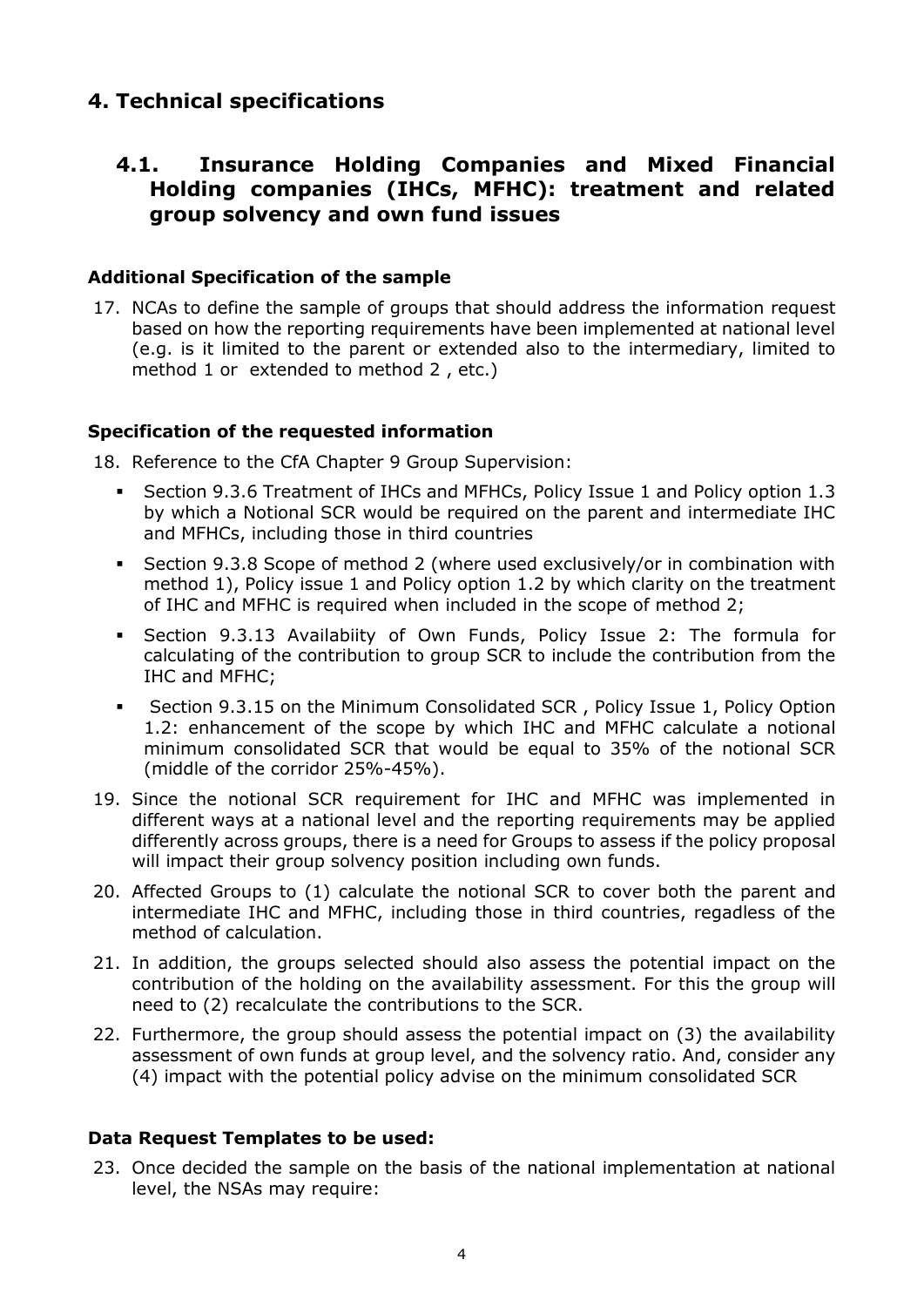- 1. the calculation of the notional SCR for the IHC and MFHC in the scope of the data request: the notional solvency capital requirement for IHC and MFHC should be calculated in accordance with Articles 100 to 127 of Directive 2009/138/EC but limited to the relevant risk, depending on the risk profile of the insurance holding company or mixed financial holding company;
- 2. the impact on the availability assessment: the impact is expected to be twofold:
	- a) on the availability assessment of the non available OF items at intermediate IHC and MFHC level: this impact is going to be limited (or better positive) since if the notional SCR is not currently requested and put equal to zero, the non available OF items from such holding companies can be taken into account up to the contribution and not disregarded completely;
	- b) on the whole availability assessment with regard to the inclusion of the relevant notional SCR into the denominator of the formula for calculating the contribution to group SCR.

To assess the overall impact on the availability assessement groups are requested to calculate the increase or decrease of non available OFs that would be deducted after the inclusion of the notional SCR;

- 3. the impact on the solvency ratio that would take into account the contribution from both the SCR side (e.g. the proportional share of the notional SCR at intermediate level) and the OF side (e.g. notional OFs and availability assessment of OFs);
- 4. the calculation of the notional MCR, on the basis of the proxy provided in the advice that would be equal to 35% of the notional SCR (middle of the corridor 25%-45%).
- 24. Two tables are provided to be reported from each group in the relevant sample:

#### **Impact at group level**

Impact on the total non available OFs: increase (+) or decrease (-) *Amount* Percentage of total non available OFs (after recalculation) over the total OFs (last reported value) *Percentage*

Impact on the solvency ratio: increase (+) or decrease (-)

*Percentage*

#### **IHC and MFHC - notional SCR and MCR**

| Name of the IHC or MFHC                                               | Qualitative Free Text |
|-----------------------------------------------------------------------|-----------------------|
| Proportional share                                                    | Percentage            |
| <b>Notional SCR</b>                                                   | Amount                |
| Amount of Non available OFs deducted at intermediate holding level[1] | Amount                |
| <b>Notional MCR</b>                                                   | Amount                |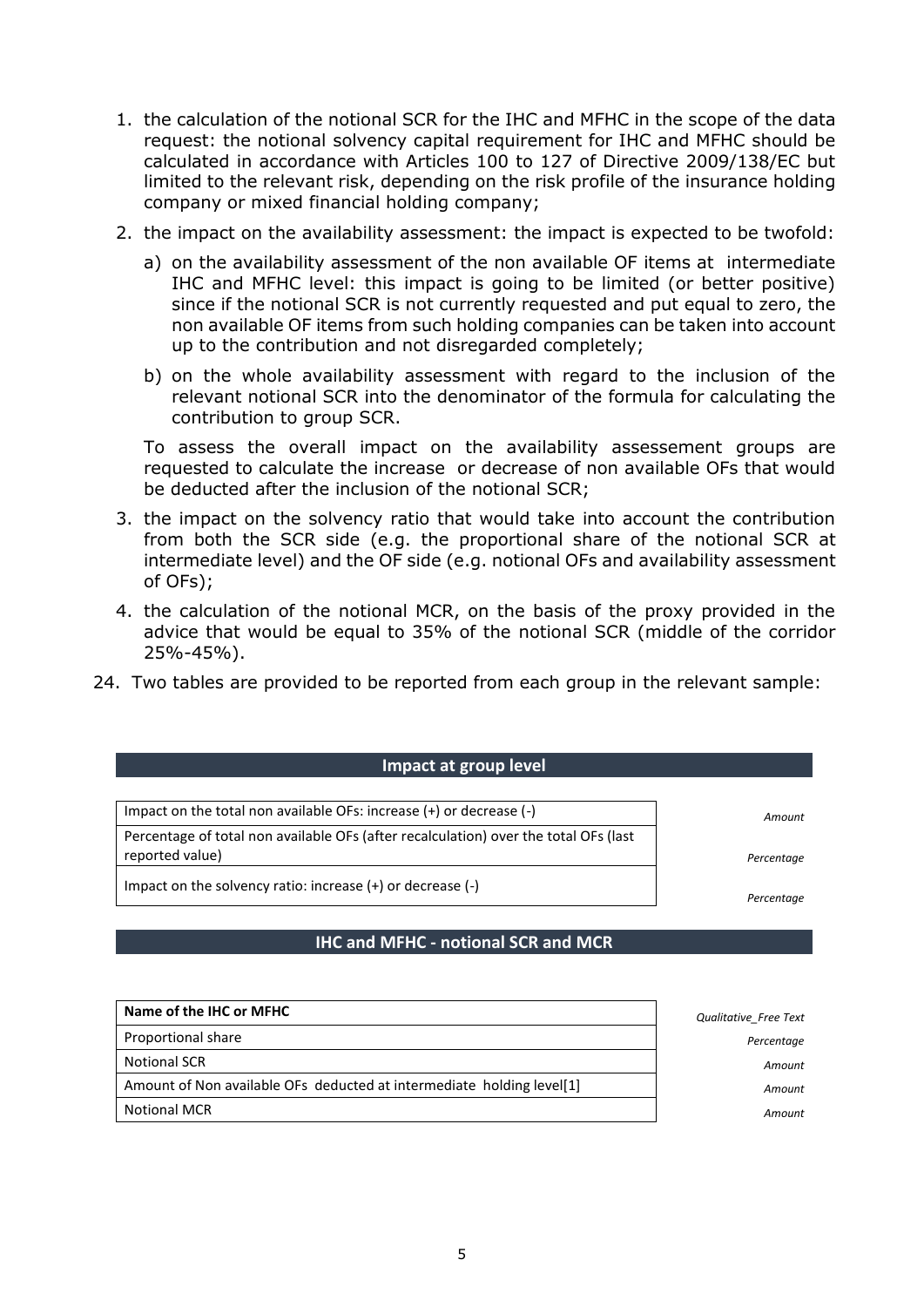# **4.2. Combinations of methods**

# **Additional Specification of the sample**

25. Groups concerned are those using a combination of method 1 and method 2 to calculate the group SCR. Participants will be selected by the national competent authorities (NCAs) to represent for each local market at least 50% of the SCR of all groups using combination of methods. NCAs might want to consider also whether groups use the standard formula or an approved internal model to calculate the SCR.

# **Specification of the requested information**

- 26. This part of the information request relates to Chapter 9 Group Supervision, Section 9.3.10 of the consultation paper, which is dealing with the appropriateness of the coverage equity risk, currency risk and concentration risk under the combination of methods for the calculation of the group SCR.
- 27. While the question is in the same way relevant for standard formula users and for internal model users, the specific calculations will of course be different. Thus, wherever reference is made to ths SCR, it is SCR according to standard formula or internal model as used for Solvency II reporting.
- 28. The information request collects information on the current approach used and an indication of the materiality of the issue.
- 29. In the following we will use the following terminology: 'consolidated part' for the part of the group which is capured by method 1 and 'D&A-entity' for each (re)insurance undertaking included by method 2 ('Deduction & Aggregation'). The consolidated part could be considered as participating undertaking in the D&Aentities.
- 30. In your answers please take into account the participation rate of the consolidated part in the D&A-entities.
- 31. Participants are asked to answer the following questions and requests:
	- Which method do you use to calculate the SCR for the consolidated part? [Standard Formula / Full Internal Model / Partial Internal Model]
	- Please provide the group's SCR as officially reported for year-end 2018
	- Equity risk:
		- o For the SCR of the consolidated part: Do you apply an equity / participation risk charge to D&A entities? [yes/no]
		- $\circ$  If you apply such a risk charge, please provide the following:
			- Total amount subject to this charge in reporting currency at yearend 2018, i.e. the participation value of the D&A-entities for the consolidated part.
			- Group SCR at year-end 2018 but without that charge for D&Aentities.
	- Currency risk:
		- $\circ$  Is any of the D&A-entities located in a country with a currency different from the reporting currency of the group? [yes/no]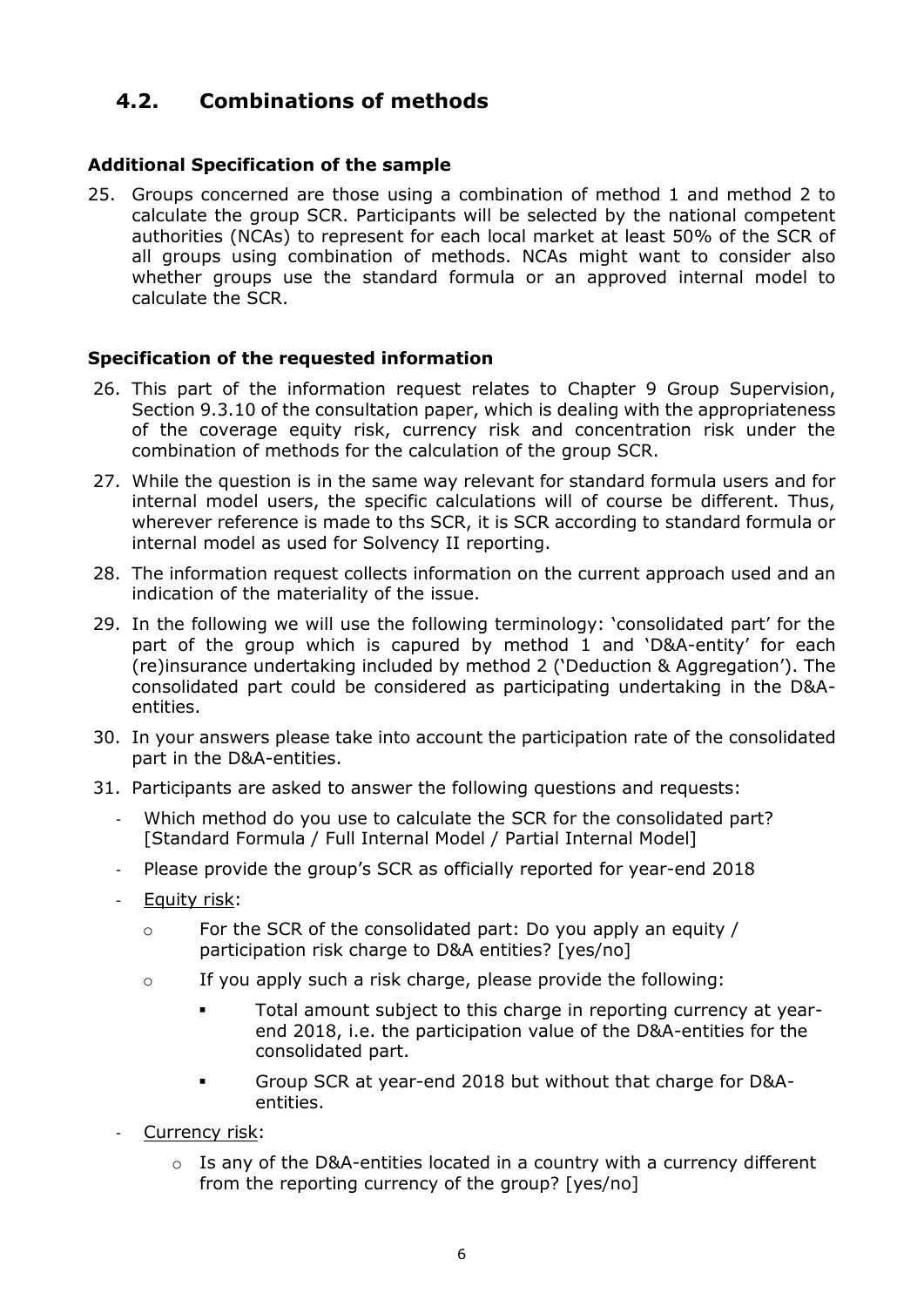- $\circ$  If yes, please:
	- Provide the total amount of participation value of these D&Aentities for the consolidated part by currency.
	- **•** Describe any hedging instruments you use.
	- Do you take into account the currency risk connected to these D&A-entities? [yes/no]
	- **If yes, please** 
		- Concisely describe the method used.
		- Povide the group SCR at year-end 2018 without this charge.
	- **If no, please** 
		- (a) Standard formula users
		- Provide the group SCR in which in the currency module, the exposure of assets subject to currency risk would be increased according to currencies by the amounts of relevant participation values for the D&A-entities.
		- (b) Internal model users
		- Provide an estimate of the group SCR if considering currency risk explicitly for the relevant D&A-entities according to an internal model method.
		- Alternatively, you could use standard formula approaches.
		- Please describe concisely the approach used.
		- Contact your group supervisor in case of any questions.

Concentration risk:

As described in section 9.3.10 of the consultation paper the excludion of D&A-entities could potentially underestimate concentration risk.

Please provide a qualitative assessment of the relevance of such a risk for the group.

In case you would consider this risk existent, please provide in relation to the group SCR a rough estimate, for example below 0.5%, below 1%, below 5%, above 5%, above 10%...

32. The data request above will be used to come to an indication on relevance and it is not indicative of the actual quantitative requirement that could be set in the future.

# **4.3. Classification of own funds – Include the aim of recital 127 and its effective application to groups**

#### **Additional specifications of the sample**

- 33. NCAs to decide on the sample of groups to capture where there are own-fund items, such as subordinated debts, issued by:
	- an IHC or MFHC in the group or;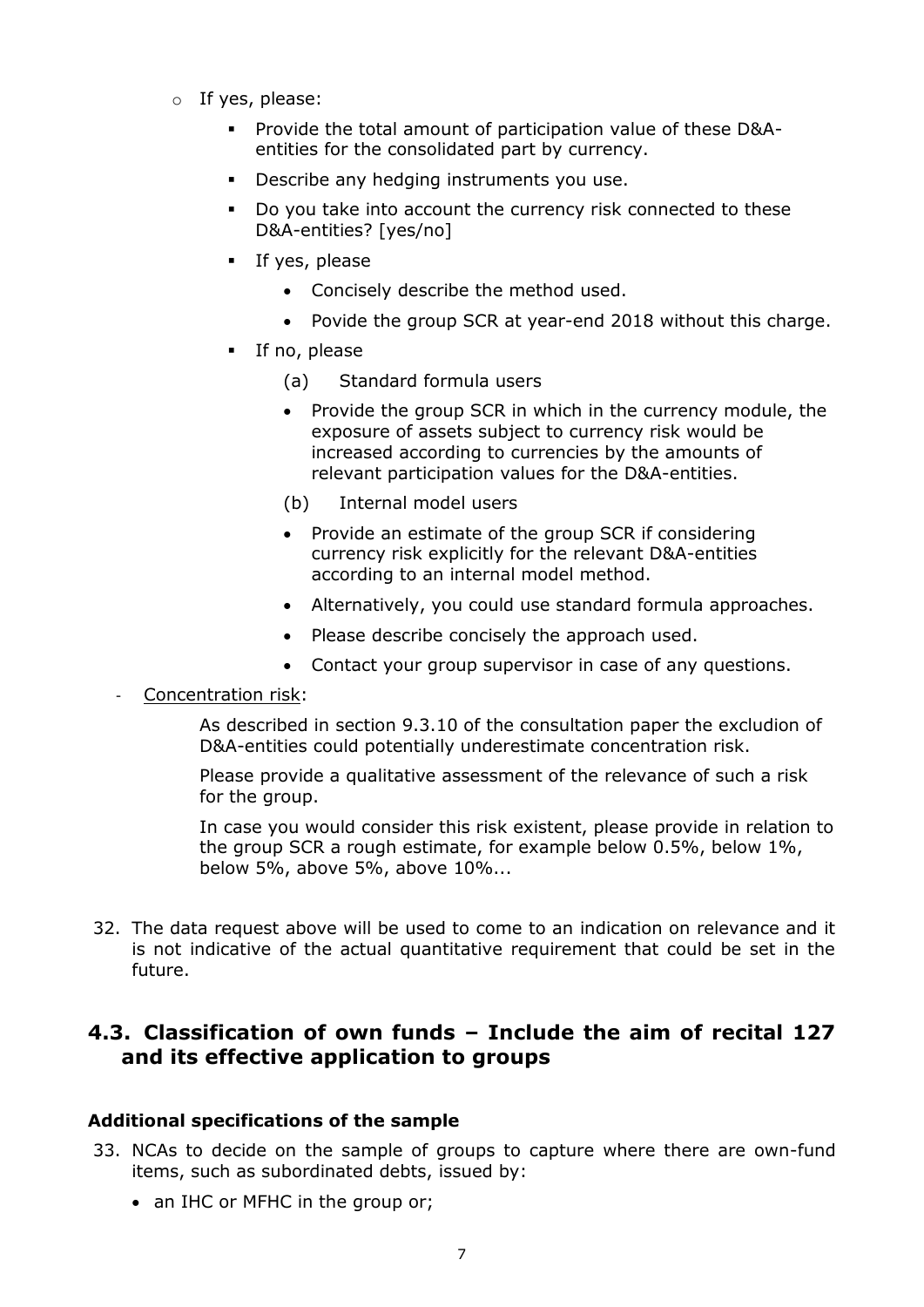• the ultimate parent (re)insurance undertaking of the group.

# **Specification of the requested information**

- 34. Reference to the CfA Chapter 9 Group Supervision:
	- Section 9.3.12 of the Chapter; Policy Issue 2, Policy options 2.2. and 2.3
- 35. There might be divergent practices (and uncertainty) whether and to which extent recital 127 of the SII Delegated Regulations is to be taken into account as well as its enforceability. The data request is based on the need to get an overall view on the own-fund items issued by an IHC, MFHC as well as an ultimate parent (re)insurance undertaking. There is also a need to assess if and how the policy options 2 and 3 would have an impact on the group solvency position.
- 36. The selected sample of groups to provide details on amount and tiering regarding own-fund items, such as subordinated debts, when these are issued externally by an IHC, MFHC or by an ultimate parent (re)insurance undertaking, using the table below.
- 37. The same sample should also provide qualitative information on the following aspects:
	- if the recital is already taken into account and to which extent, and if the compliance with the recital has had an impact on the financing costs. An estimation of this impact would be appreciated, including also the hypothesis the option 3 is followed, with a distinction whether the lender is part of the bigger group (e.g. a bank higher up in the group structure) or not; OR
	- if the recital is not currently taken into account, or is taken into account up to a different extent, an estimation of the impact on financing costs in the hypothesis the policy options 2 or 3 of this section are followed, with the same distinction as above on whether the lender is part of the bigger group or not.
- 38. The request for information of data is relevant to get an overall view on the existence of own-funds items issued by an IHC, MFHC or by an ultimate parent (re)insurance undertaking and an estimation of any impact of the application of the recital 127 on the financing costs.

# **Data Request Templates to be used:**

Analysis by Issuer:

- $\bullet$  THC
- MFHC or
- ultimate parent (re)insurance undertaking

**Own funds information - List on own fund items (based on QRT S.23.04.04 with some additional data request)**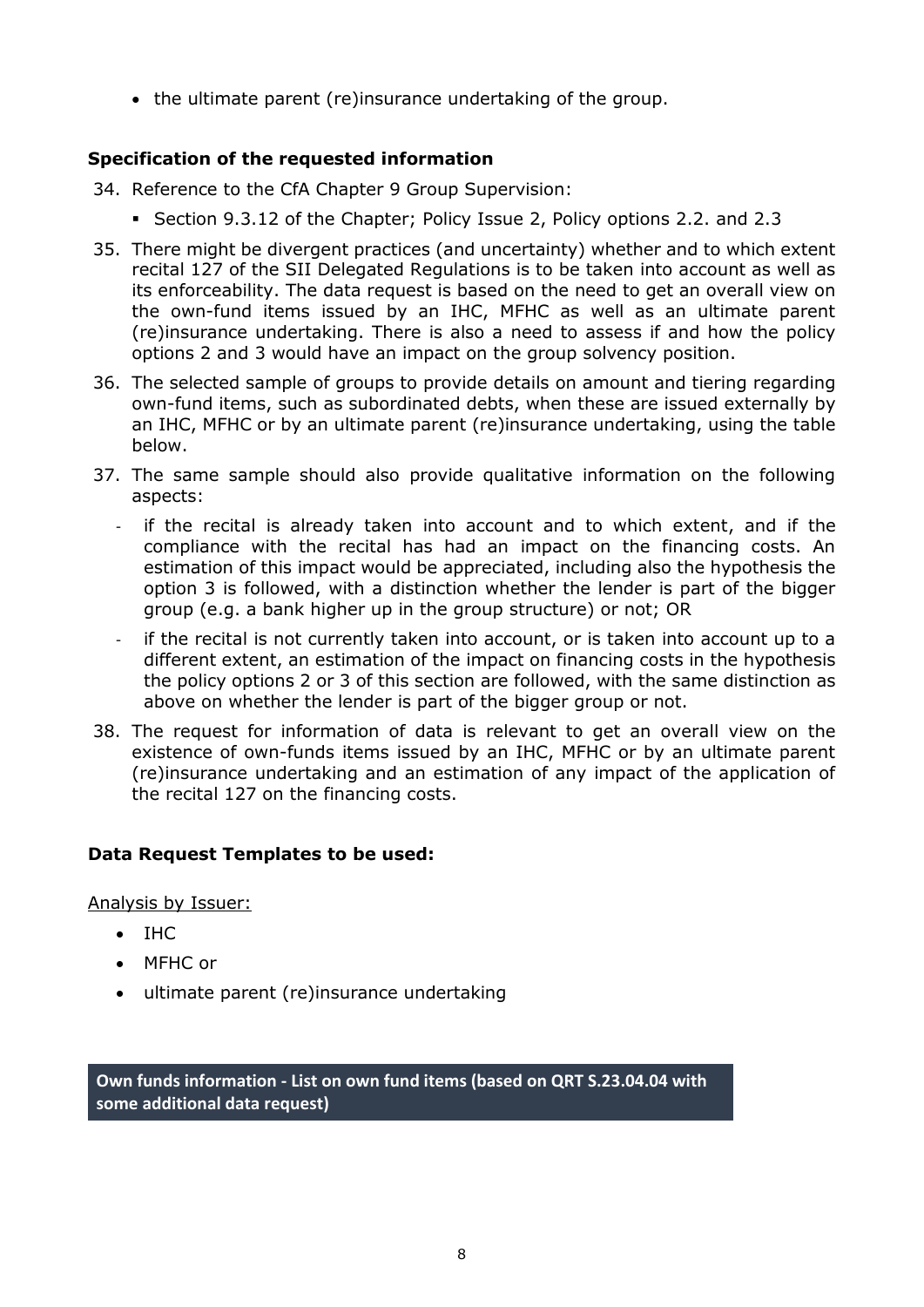|                                            |                                | Own fund items 1, 2,3,4 ,<br>including subordinated debts |
|--------------------------------------------|--------------------------------|-----------------------------------------------------------|
| Type of item (please specify)              | <b>Qualitative - Free Text</b> |                                                           |
| <b>Issuing entity</b>                      | Qualitative - Free Text        |                                                           |
| Lender                                     | Qualitative - Free Text        |                                                           |
| <b>Counted under current transitionals</b> |                                |                                                           |
| (Yes/No)                                   | Select choice                  |                                                           |
| <b>Amount</b>                              | Amount                         |                                                           |
| Tier                                       | Select choice                  |                                                           |
| Recital 127 considered (Yes/No)            | Select choice                  |                                                           |
| Issue date                                 | Date (dd/mm/yyyy)              |                                                           |
| Credit rate at Issue date                  | Date (dd/mm/yyyy)              |                                                           |
| Coupon/Interest rate                       | Percentage                     |                                                           |

#### **Information on the application of recital 127 of SII DR.**

Please provide information whether the recital 127 of the SII DR is already taken into account and to which extent, and if the compliance with the recital has had an impact on the financing costs. An estimation of this impact would be appreciated, with a distinction whether the lender is part of the bigger group (e.g. a bank higher up in the group structure) or not. Include also the hypothesis if the policy option 3 would be followed.

Please provide information whether the recital is not currently taken into account or is taken into account up to a different extent, and whether the recital would have an impact on financing costs in the hypothesis the policy options 2 or 3 are followed, with the same distinction as above on whether the lender is part of the bigger group or not.

# **4.4. Availability assessment of specific items within the reconciliation reserve.**

#### **Additional specifications of the sample**

- 39. The selected sample of groups should offer the possibility to assess te impact of considering the reconciliation reserve items namely the (i) the benefit from transitional measure on technical provisions or risk-free rate, and (ii) EPIPFs not available at group level, based on the significance of these items.
- 40. The same sample should offer the possibility to assess the joint impact of considering these reconciliation items not available at group level.

#### **Specification of the requested information**

41. Reference to the CfA Chapter 9 Group Supervision:

 Section 9.3.13 of the Chapter; Policy Issues 3 and 4 which refer to the need to clarify the availability of certain items within the reconciliation reserve under the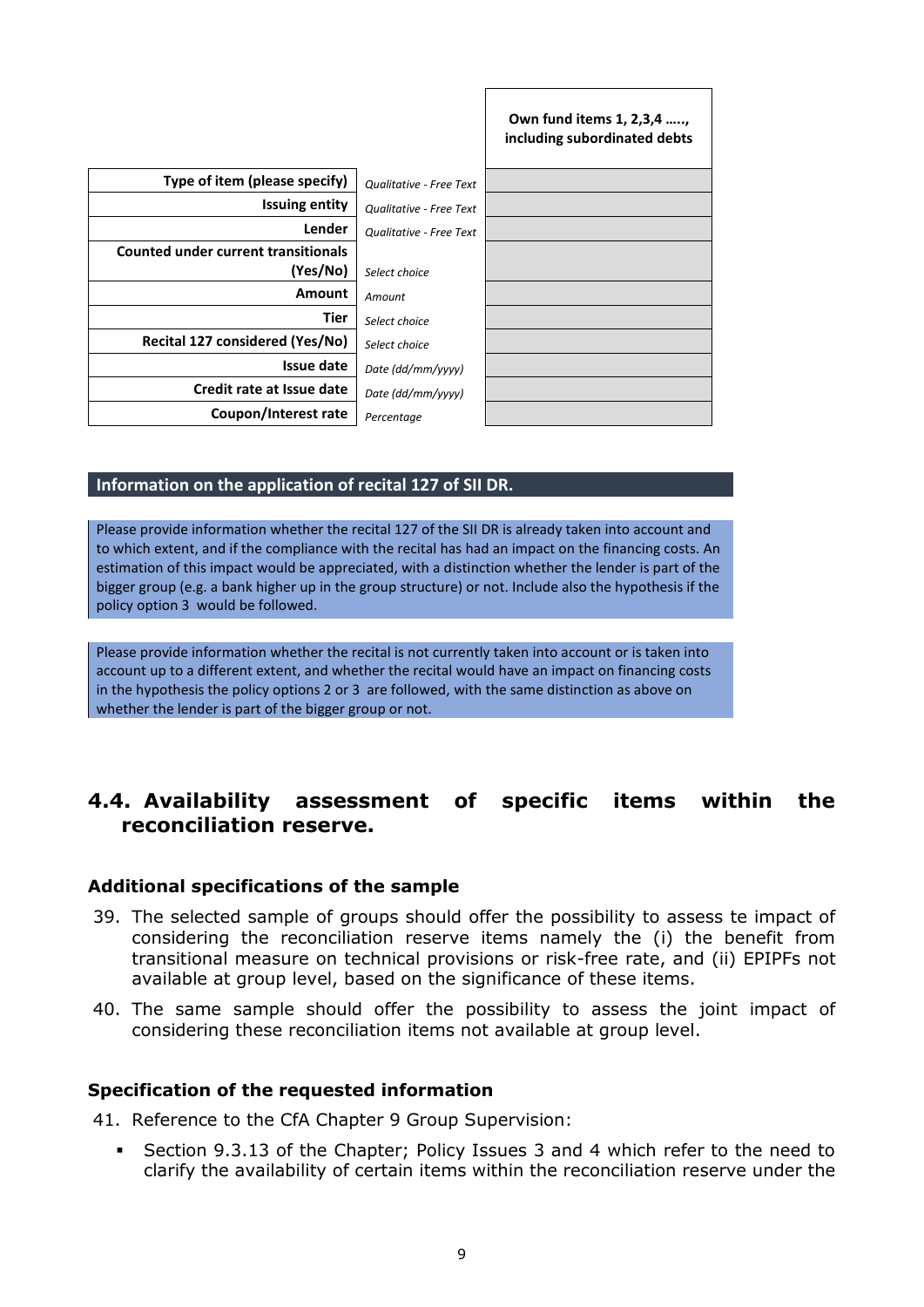availability assessment at group level (Article 330(3) of the Delegated Regulation)

- 42. The technical specification is general to both reconciliation reserve items.
- 43. Groups will be asked to perform a recalculation separately for each of the reconciliation reserve items as well as if taking both items into consideration
	- a) EPIFPs
		- On the assumption that EPIFPs will not be available at group level, please recalculate the non-available own funds under such hypothesis.
		- If you have any reason to consider EPIFPs as available please provide details as already requested in the advice under consultation.
	- b) Benefits from Transitionals on technical provisions or risk-free rate
		- On the assumption that the benefit from transitional measure on technical provisions or risk-free rate will not be available at group level, please recalculate the non-available own funds under such hypothesis.
		- If you have any reason to consider the benefit from transitional measure on technical provisions or risk-free rate as available please provide details.
	- c) Combined option: EPIFPs and Transitionals
		- On the assumption that EPIFPs and the benefit from transitional measure on technical provisions or risk-free rate will not be available at group level, please recalculate the non-available own funds under such hypothesis.
- 44. Groups should also elaborate on their impact by presenting the:
	- For each main subsidiary:
		- o Amount of non available OF items for purpose of group solvency calculation
		- o Contribution of the entity to the group SCR
		- $\circ$  Amount of non available OF items which are deducted (i.e. amount of OF items not admitted at group level)
	- At group level :
		- $\circ$  Amount of non-available OF items (sum of non available items for all undertakings)
		- $\circ$  Amount of non available items which are deducted (sum of non admitted items for all undertakings)
		- o Solvency ratio
- 45. The main subsidiaries should be identified on the basis of the relevance of contribution to group OFs and the significance of benefit of transitionals and EPIFP.

#### **Data Request Templates to be used:**

**Availability assessment of specific items within the reconciliation reserve**

Scenario A - benefit of transitional measures considered not available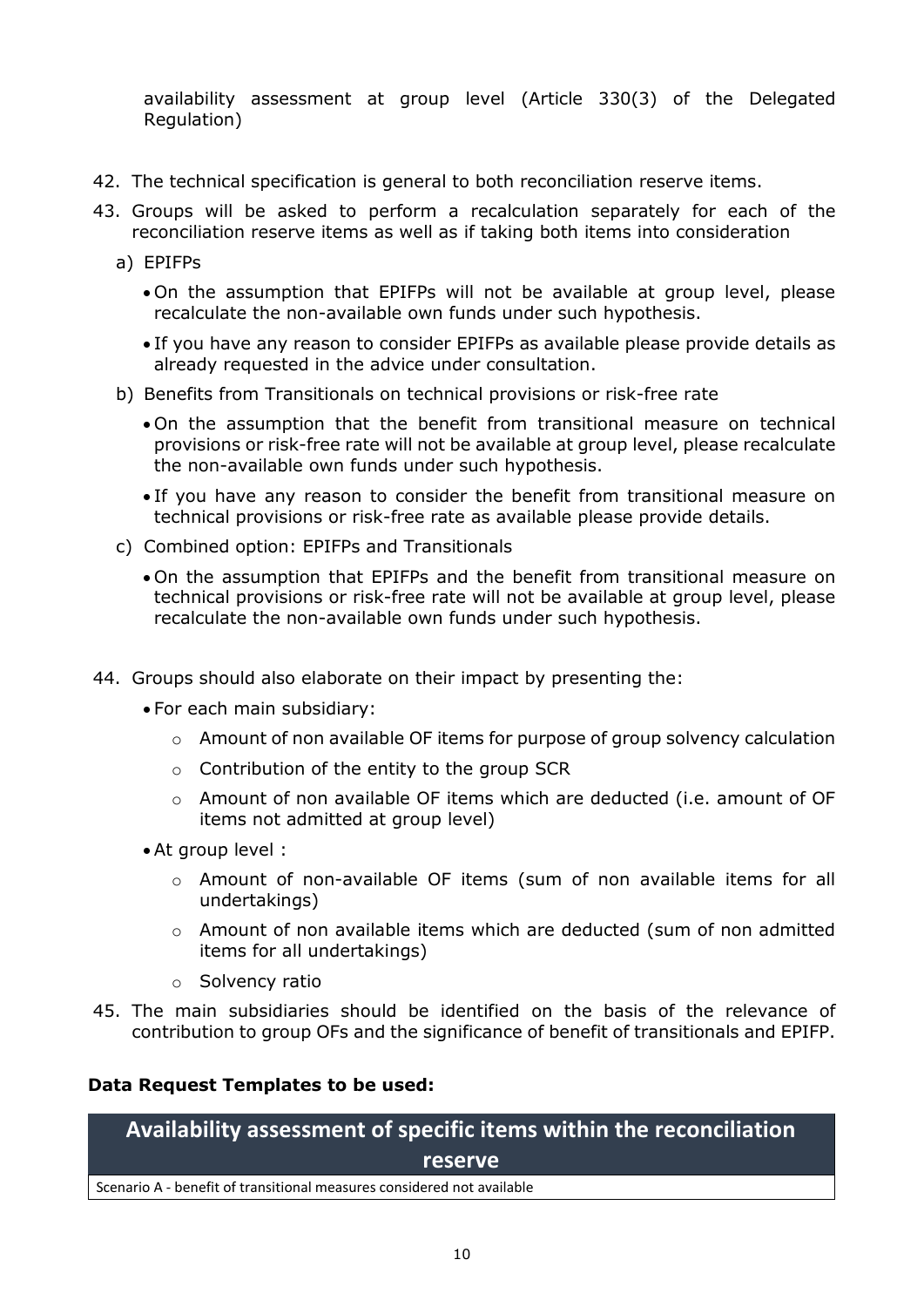Scenario B - EPIFP considered not available

Scenario C - Both benefit of transitional measures and EPIFP considered not available (Scenario A + B)

#### **Impact at group level**

| Scenario A                                          |            | Group - Scenario A        |
|-----------------------------------------------------|------------|---------------------------|
| Amount of non availbale OF items                    | Amount     |                           |
| Amount of non available OF items which are deducted | Amount     |                           |
| <b>Solvency ratio</b>                               | Percentage |                           |
| <b>Scenario B</b>                                   |            | <b>Group - Scenario B</b> |
| Amount of non availbale OF items                    | Amount     |                           |
| Amount of non available OF items which are deducted | Amount     |                           |
| <b>Solvency ratio</b>                               | Percentage |                           |
| Scenario C                                          |            | <b>Group - Scenario C</b> |
| Amount of non availbale OF items                    | Amount     |                           |
| Amount of non available OF items which are deducted | Amount     |                           |
| Solvency ratio                                      | Percentage |                           |

#### **Impact for the main subsidiaries**

| <b>Subsidiaries</b>                                          |             | Subsidiary 1; 2  |
|--------------------------------------------------------------|-------------|------------------|
| <b>Name of subsidiary</b>                                    | Qualitative |                  |
|                                                              | - Free Text |                  |
| Scenario A                                                   |             | Subsidiary 1, 2, |
| Amount of non avaible OF items for purpose of group solvency | Amount      |                  |
| Contribution of the entity in the group SCR                  | Amount      |                  |
| Amount of non avaible OF items which are deducted            | Amount      |                  |
| <b>Scenario B</b>                                            |             | Subsidiary 1, 2  |
| Amount of non avaible OF items for purpose of group solvency | Amount      |                  |
| Contribution of the entity in the group SCR                  | Amount      |                  |
| Amount of non avaible OF items which are deducted            | Amount      |                  |
| Scenario C                                                   |             | Subsidiary 1, 2  |
| Amount of non avaible OF items for purpose of group solvency | Amount      |                  |
| Contribution of the entity in the group SCR                  | Amount      |                  |
| Amount of non avaible OF items which are deducted            | Amount      |                  |

# **4.5. Minority interest**

#### **Additional specification of the sample**

46. The NSA to address the request only to groups where the minority interests would be relevant.

#### **Specification of the requested information**

47. Reference to the CfA Chapter 9 Group Supervision: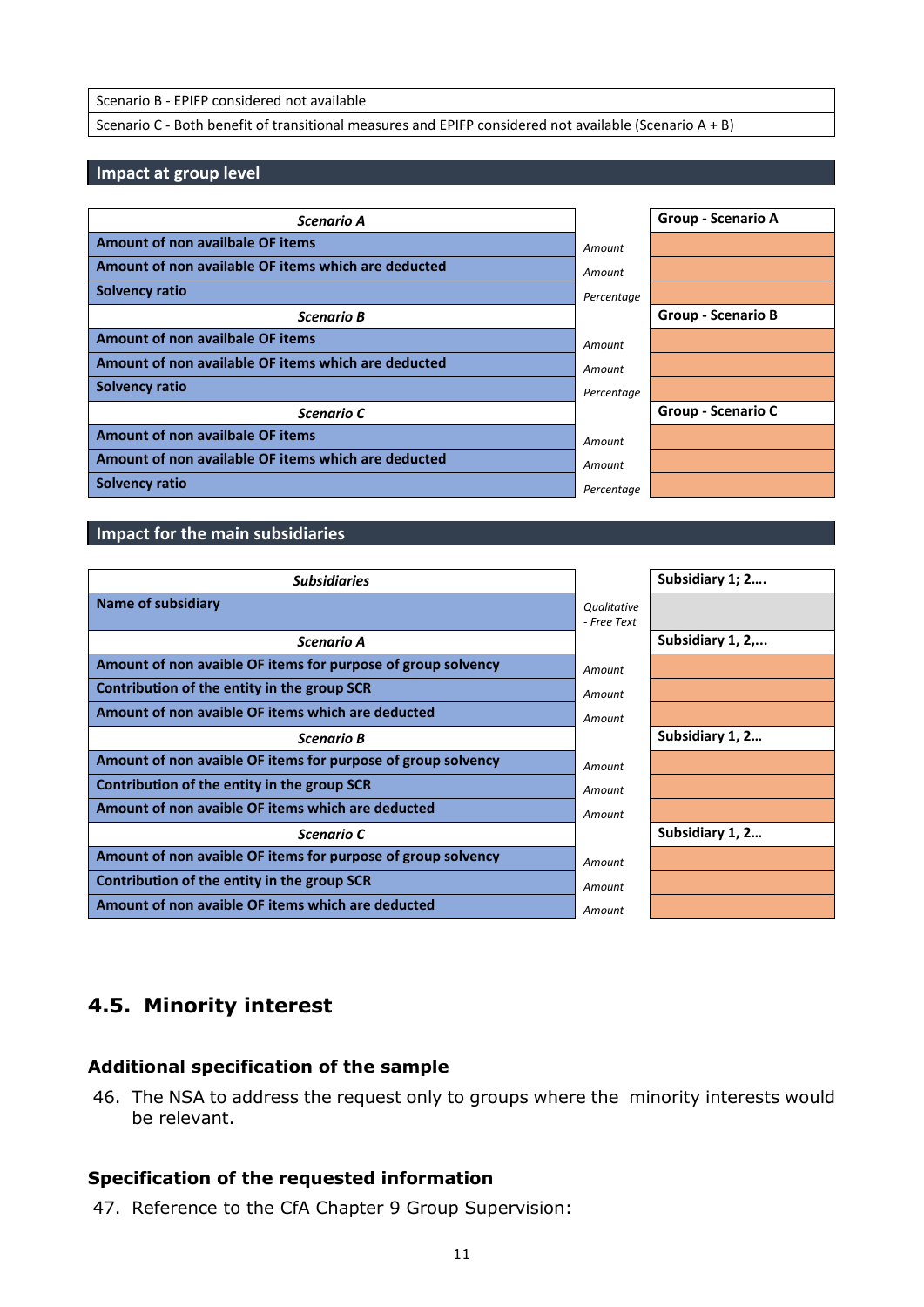Section 9.3.14 Minority Interest, Policy issue 1, policy option 1.2 that seeks to close the regulatory gap regarding the definition and basis of calculation of minority interest in Solvency II.

### *Qualitative Data*

- 48. In the Call for Advice in Section 9.3.14, EIOPA invites all stakeholders to share their experience on the issues discussed in the Minority Interest section regarding the clarification of the definition of the item Minority interest in Solvency II and the approach to be followed for its calculation.
- 49. In particular, EIOPA is interested in inputs from stakeholders to assess if the calculation of the minority interest should include external subordinated debts.
- 50. It would be appreciated if groups chosen by NCAs to address this data request, will specifically addresses:
	- the above qualitative questions in order to understand the current practices

#### *Quantitative Data*

51. In addition, groups are asked to provide quantitiative data that illustrates the impact of any recalculation according to the advice under consultation.

### **Data Request Templates to be used:**

- 52. Additionally to the qualitative information requested above, the following quantitative data are requested:
	- The amount of MI recalculated based on Solvency II basis and net of IGTs including and exluding subordinated debts, in comparison to the current amount if different;
	- The deduction of non available MI, including and excluding external subordinated debt, in comparison to the current deduction if different.
- 53. A table is provided for the representation on the quantitative impact:

**Impact at group level** Current amount as reported in S.23.01 Amount Recalculated according to SII net of IGTs (including external sub debts) Amount Recalculated according to SII net of IGTs and excluding all subordinated debts **Minority Interest** *Amount* **Non-available Minority Interest** *Amount*

#### **Qualitative Information on the calculation of Minority Interest**

Please provide information about the approach currently used and the approach to be followed for the calculation of minority interest. In particular, EIOPA is interested in inputs if the calcualtion should include external subordinated debts, as requested in the advice under consultation.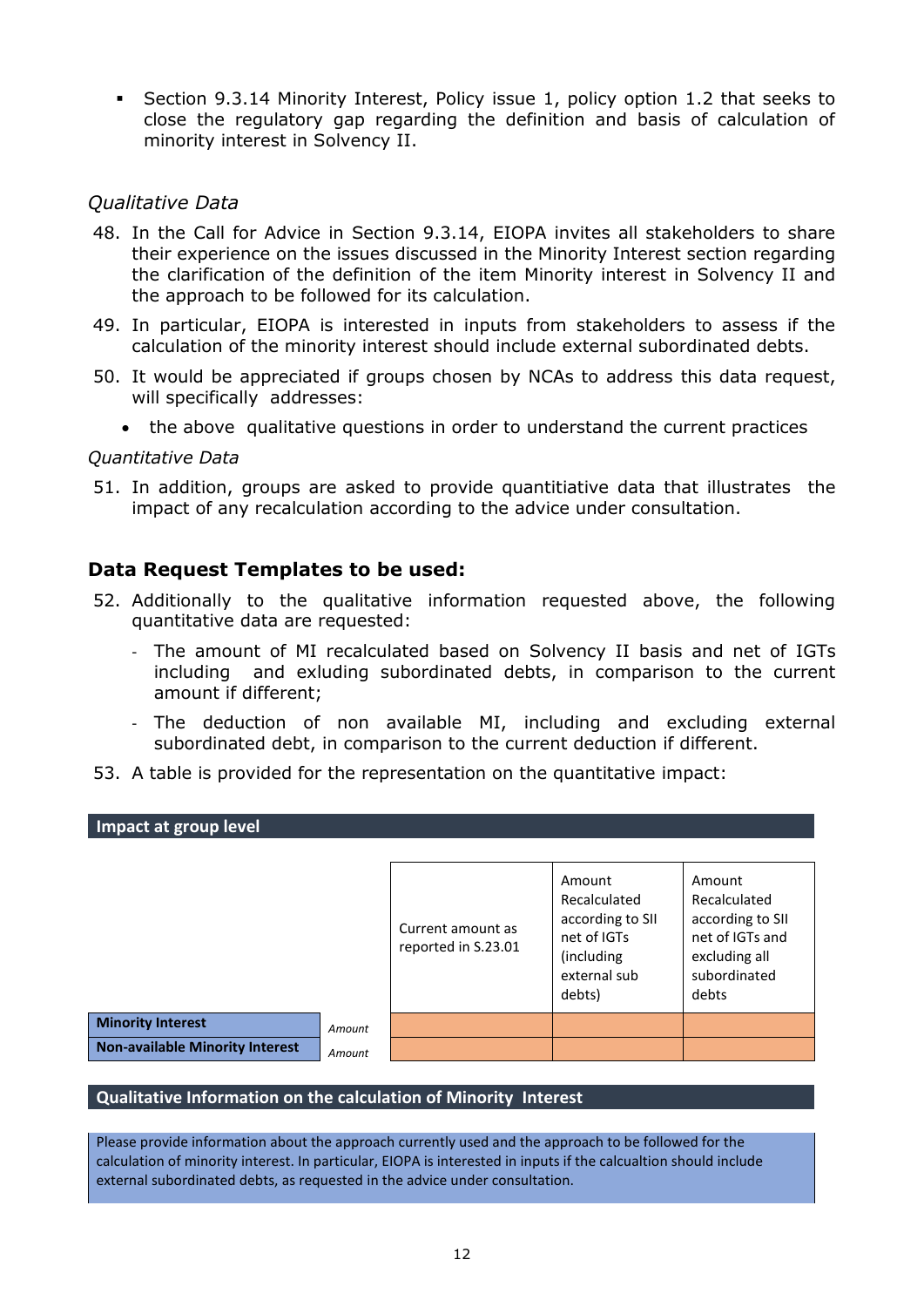# **4.6. Other financial sector entities**

# **Additional Specification of the sample**

54. NCAs to select a sample of groups which have related undertakings in the other financial sector and for which the issues highlighted in Section 9.3.16 (Solvency II and the interactions with FICOD) are relevant.

# **Specification of the requested information**

- 55. Reference- Chapter 9 Section 9.3.16
- 56. The data request will cover in conjunction the following policy issues identified regarding the interaction of Solvency II and Other Financial Sectors:
	- Issue 2: Allocation of OFS own funds into relevant Solvency II tiers
	- Issue 3: Availability assessment of OFS own funds
	- Issue 5: Inclusion of capital requirements from credit institutions, investment firms and financial institutions (Q&A 1344)
- 57. There might be divergent practices between groups on the treatment of related undertakings in OFS and the inclusion of own funds and capital requirement in the SII group solvency calculation. Therefore there is a need to assess if and how the policy proposals will impact the group solvency position.
- 58. The own funds from other financial sectors, calculated according to sectoral rules, are included in the SII group solvency calculations. These own funds are reported as a total in the quantitative template S.34.01.04 and then it is possible to allocate the total into the relevant tiers in S.23.01.04. However, there is no detailed information on the quality of specific own-fund items.
- 59. Data from the selected sample of groups is requested in order to assess whether sectoral own funds in excess of sectoral capital requirements is available to absorb losses stemming from (re)insurance undertakings in the group. The own-funds items (which are included in the sectoral own funds) should therefore be specified by item, amount and tier, as follows:
	- Subordinated debt instruments
	- Deferred tax assets
	- Any non-distributional reserve
	- Sum of Other own fund items
- 60. The capital requirement from other financial sectors calculated according to sectoral rules are included in the SII group solvency calculations. For related credit institutions, investment firms and financial institutions, the Q&A 1344 clarified the capital requirement to use. It would be appreciated if the sample of groups will provide information on the following:
	- a. If you do apply Q&A 1344- could you indicate any difficulties in applying it?
	- b. If you do not apply Q&A 1344, please specify the capital requirement if Q&A 1344 would have been applied (see Data request Template)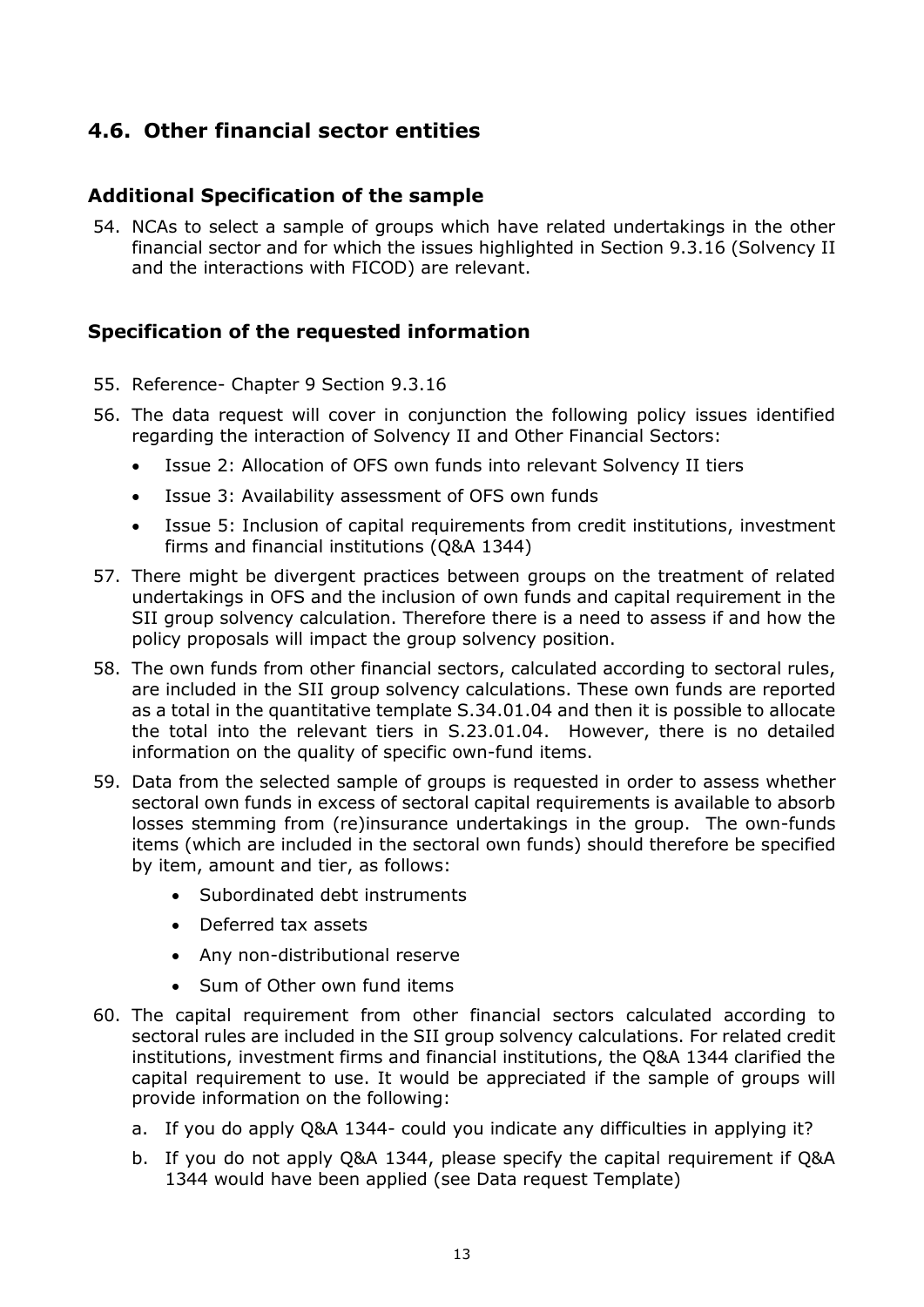# **Data Request Templates to be used:**

- 61. In addition to the qualitative information requested above (question), quantitative data are requested and to be reported in two templates, one for Own funds and one for Capital requirements.
- 62. The data for Own funds should be specified for each related undertaking within the group, with details on type of undertaking and divided by type of own funds item, tier according to sectoral rules as well as the tier according to SII as reported in S.23.01.04.
- 63. The data for Capital requirements should be specified for each related undertaking within the group, with information on the Capital requirement as reported in S.34.1.04, indicating whether Q&A 1344 is applied or not (Yes/No). If the Q&A 1344 is not applied, please report the capital requirement if Q&A 1344 is considered.

# **Type of undertaking**:

*as reported in S.32.01.04* 

- Credit institution, investment firm and financial institution
- Institution for occupational retirement provision
- Non–regulated undertaking carrying out financial activities as defined in Article 1 (52) of Delegated Regulation (EU) 2015/35
- UCITS management companies as defined in Article 1 (54) of Delegated Regulation (EU) 2015/35
- Alternative investment funds managers as defined in Article 1 (55) of Delegated Regulation (EU) 2015/35

# **Own-fund item:**

- Subordinated debt instruments
- Deferred tax assets
- Any non-distributional reserve
- Sum of Other own fund items

### **Own funds for related undertakings in OFS:**

# **Other Financial Sectors Qualitative information on Q&A 1344 Please provide information on Q&A 1344- could you indicate any difficulties in applying it?**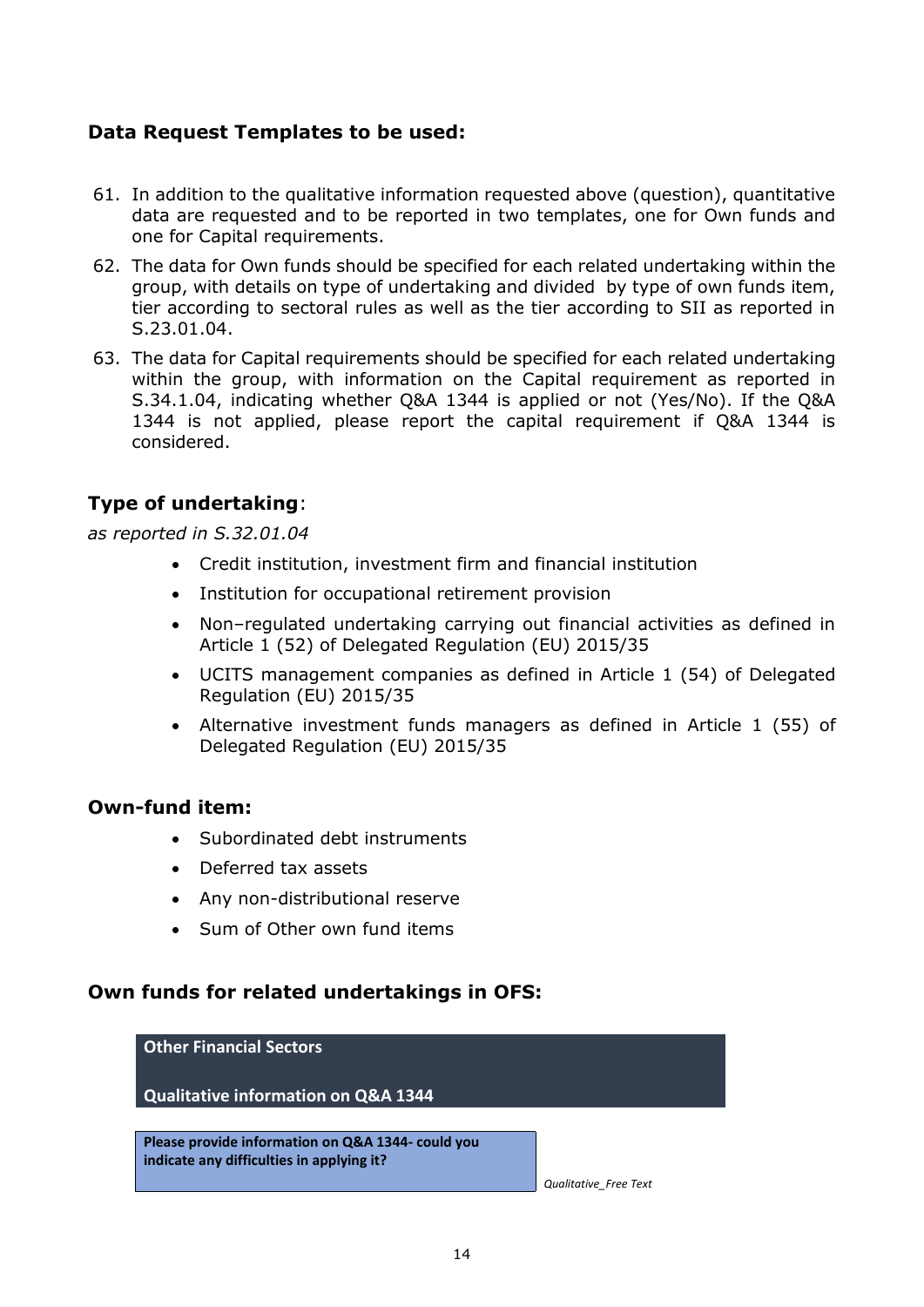# **Assessment of excess of own funds from OFS entities - Impact at group level**

| Amount of total non-available own funds from OFS entities<br>in excess of sectoral capital requirements (taking into<br>account Q&A 1344) | Amount in reporting currency |
|-------------------------------------------------------------------------------------------------------------------------------------------|------------------------------|
| Percentage of total non-available own funds over the total<br>own funds from OFS entities (last reported value)                           | Percentage                   |
| Impact on the solvency ratio                                                                                                              | Percentage                   |

**Own fund for related undertakings in OFS - Specified by own fund item** 

| <b>OFS undertakings</b>                               |                              |
|-------------------------------------------------------|------------------------------|
| <b>General info</b>                                   |                              |
| Name of undertaking                                   | Qualitative Free Text        |
| Type of undertaking                                   | Qualitative Free Text        |
| <b>Own Funds</b>                                      |                              |
| Own-fund item type: Subordinated debt instruments     |                              |
| Amount                                                | Amount in reporting currency |
| Tier according to sectoral rules                      | Qualitative Free Text        |
| Tier, as reported in S.23.01.04                       | Select choice                |
| Own-fund item type: Deferred tax assets               |                              |
| Amount                                                | Amount in reporting currency |
| Tier according to sectoral rules                      | Qualitative Free Text        |
| Tier, as reported in S.23.01.04                       | Select choice                |
| Own-fund item type: Any non-distributional reserve    |                              |
| Amount                                                | Amount in reporting currency |
| Tier according to sectoral rules                      | Qualitative Free Text        |
| Tier, as reported in S.23.01.04                       | Select choice                |
| Own-fund item type: Sum of other own fund items       |                              |
| Amount                                                | Amount in reporting currency |
| Tier according to sectoral rules                      | Qualitative Free Text        |
| Tier, as reported in S.23.01.04                       | Select choice                |
| <b>Capital requirements</b>                           |                              |
| Capital requirements as reported in S.34.01 (amount)  | Amount in reporting currency |
| Q&A 1344 applied (Yes/No)                             | Qualitative Free Text        |
| Capital requirements if considering Q&A 1344 (amount) | Amount in reporting currency |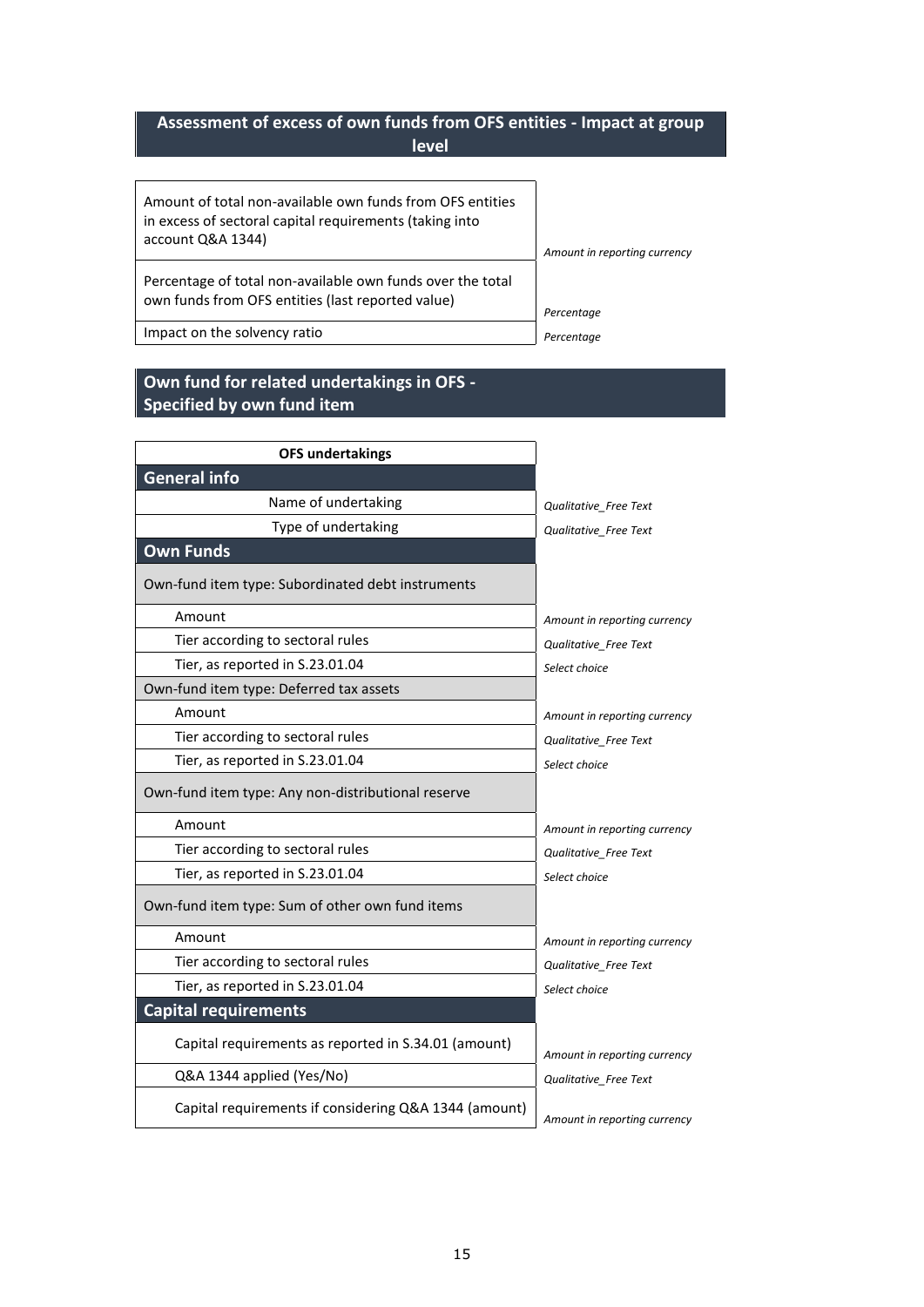# **4.7. Costs and benefits**

64. Whith respect to the quantitative data requested the following should be noted:

- when actual figures on current costs are not easily available, approximations would be allowed;
- estimated figures on expeted future costs should be provided on a best effort basis.
- The costs and benefits analysis data will be collated via a EU Online Survey<sup>3</sup> to faciliatate the analysis. The link for completion is provided in the Excel File that complements the data request.

# **Q1- One-off costs on the overall proposals**

65. Q1- Please complete the following table indicating whether the implementation of the proposed changes related to groups are deemed to generate one-off costs (i.e. costs incurred for the adaptation of the internal processes and procedures) and whether the changes are deemed to increase, decrease or not significantly change the current on-going costs for the operation of the group.

Table Q1

-

| <b>Legislative changes</b>                                                                                                                                                                                                                                                                                                                                                                | <b>Significant</b><br>one-off<br>costs<br>(Y/N) | <b>On-going costs</b><br>(increase/decrease/no<br>significant change) |
|-------------------------------------------------------------------------------------------------------------------------------------------------------------------------------------------------------------------------------------------------------------------------------------------------------------------------------------------------------------------------------------------|-------------------------------------------------|-----------------------------------------------------------------------|
| To revise the definition of group under Solvency II framework to<br>capture undertakings, which, together, form a de facto group, upon<br>supervisory powers, as well as to clarify other elements of Article 212<br>of the SII Directive [Reference: Chapter 9 Section 9.3.1]                                                                                                            |                                                 |                                                                       |
| To provide the NSAs with powers to require to restructure for the<br>purpose of exercising group supervision. [Reference: Chapter 9<br>Section 9.3.11                                                                                                                                                                                                                                     |                                                 |                                                                       |
| Clarify the definitions of subsidiary, parent undertaking, control,<br>participation and the definition of groups, to secure the scope of<br>existing groups. [Reference: Chapter 9 Section 9.3.2]                                                                                                                                                                                        |                                                 |                                                                       |
| Clarify on the term "exclusively" or "mainly" used in the definition of<br>IHC contained in Art. 212(2)(f) of the Solvency II Directive.<br>[Reference: Chapter 9 Section 9.3.2]                                                                                                                                                                                                          |                                                 |                                                                       |
| Amend Article 214(1) of the SII Directive to allow the group<br>supervisor to have certain powers to ensure an effective group<br>supervision; and enforceability over such undertakings. [Reference:<br>Chapter 9 Section 9.3.2]                                                                                                                                                         |                                                 |                                                                       |
| To introduce an overall principle in the SII Directive on the exclusion<br>from group to ensure that exceptional cases as well as cases of<br>potential capital relief are adequately justified, documented and<br>monitored and all relevant parties in the decision are also involved in<br>the process. (Article 242(2) of the SII Directive). [Reference: Chapter<br>9 Section 9.3.31 |                                                 |                                                                       |
| To provide criteria to be considered for the purpose of assessing<br>"negligible interest" (Article 242(2) of the SII Directive) [Reference:<br>Chapter 9 Section 9.3.31                                                                                                                                                                                                                  |                                                 |                                                                       |
| Overall: Scope of application of group supervision                                                                                                                                                                                                                                                                                                                                        |                                                 |                                                                       |
| <b>Proposals on IGTs and RCs</b> [Reference: Chapter 9 Section 9.3.4]                                                                                                                                                                                                                                                                                                                     |                                                 |                                                                       |
| <b>Proposals on issues with third countries</b> [Reference: Chapter 9<br>Section 9.3.51                                                                                                                                                                                                                                                                                                   |                                                 |                                                                       |

<sup>3</sup> **<https://ec.europa.eu/eusurvey/runner/InfoRequestGroupsCostsandBenefitsSolvencyIIReview>**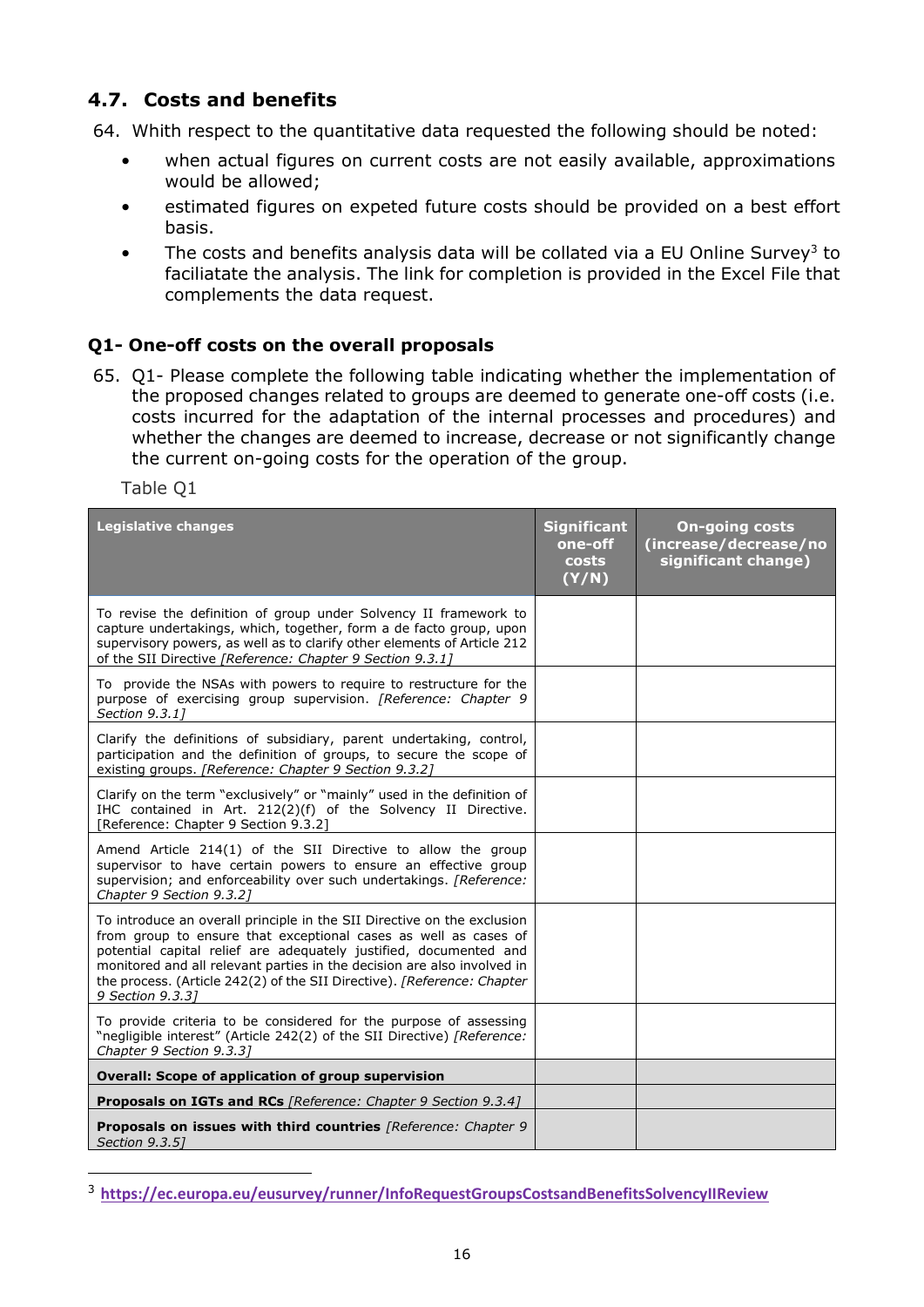| <b>Legislative changes</b>                                                                                                                                                                                                                                                                                                                                                                                                                                                    | <b>Significant</b><br>one-off<br><b>costs</b><br>(Y/N) | <b>On-going costs</b><br>(increase/decrease/no<br>significant change) |
|-------------------------------------------------------------------------------------------------------------------------------------------------------------------------------------------------------------------------------------------------------------------------------------------------------------------------------------------------------------------------------------------------------------------------------------------------------------------------------|--------------------------------------------------------|-----------------------------------------------------------------------|
| Include clearly the provision of a notional SCR for both the parent<br>and intermediate IHC and MFHC, including those in third country.<br>[Reference: Chapter 9 Section 9.3.6]                                                                                                                                                                                                                                                                                               |                                                        |                                                                       |
| Introduce a clear methodology to the calculation of own funds and<br>the group SCR calculation for undertakings for which the SII<br>calculation is not possible and for immaterial undertakings. The use<br>of the simplifications should be subject to approval by the group<br>supervisor. Such simplified methodology could favour the equity<br>method with a cap on own funds. (Article 229 of the SII Directive)<br>[Reference: Chapter 9 Section 9.3.7]               |                                                        |                                                                       |
| Provide clarity on the scope of undertakings to be included under<br>method 2 and their treatment. (Article 233 of the SII Directive)<br>[Reference: Chapter 9 Section 9.3.8]                                                                                                                                                                                                                                                                                                 |                                                        |                                                                       |
| Introduce requirement to demonstrate appropriateness by clarifying<br>that in general there is no mutatis mutandis approach to translate<br>integration techniques for risks in Article 239 of the DR to groups, but<br>a demonstration of the appropriateness is required similar to Article<br>229 (4) of the DR. Also an explicit link between the requirements of<br>Articles 328 and 343 of the DR should be established. <i>[Reference:</i><br>Chapter 9 Section 9.3.9] |                                                        |                                                                       |
| Introduce principles of no double counting and no omission of<br>material risks (approaches based on amendments of article 328 or<br>335 and 336 of the DR to be used alternatively or appropriately<br>combined) [Reference: Chapter 9 Section 9.3.10]                                                                                                                                                                                                                       |                                                        |                                                                       |
| Indicate that method 2 (where used exclusively or in combination<br>with method 1) applies to single undertakings. It is also advised to<br>amend Articles 220, 227, 234 and 235 of the SII Directive to refer to<br>the advised changes on this section. [Reference: Chapter 9 Section<br>9.3.11                                                                                                                                                                             |                                                        |                                                                       |
| Overall combined impact of the proposals regarding<br>calculation of group solvency                                                                                                                                                                                                                                                                                                                                                                                           |                                                        |                                                                       |
| A deletion of the paragraph $(1)(d)$ of article 330 of the DR would<br>avoid that an own-fund item (under method 2) not compliant with<br>articles 331-333 or the DR (including reference to art. 71/73/77)<br>could still be considered available at group level. [Reference: Chapter<br>9 Section 9.3.12]                                                                                                                                                                   |                                                        |                                                                       |
| Include a principle indicating the purpose of Recital 127 to clearly<br>indicate that it is sufficient to provide for the suspension of<br>repayment/redemption of the own-fund item when there is a winding-<br>up situation of any EEA related (re)insurance undertaking of the<br>group. [Reference: Chapter 9 Section 9.3.12]                                                                                                                                             |                                                        |                                                                       |
| Clarify the inclusion of all undertakings taken into account in the SCR<br>diversified [Reference: Chapter 9 Section 9.3.13]                                                                                                                                                                                                                                                                                                                                                  |                                                        |                                                                       |
| Clarify that the benefit of transitional measures on technical<br>provisions and interest rate is assumed to be unavailable by default<br>within the meaning of Article 330(3) of the DR. [Reference: Chapter<br>9 Section 9.3.13]                                                                                                                                                                                                                                            |                                                        |                                                                       |
| Clarify that EPIFPs is assumed to be unavailable by default within the<br>meaning of Article 330(3) of the DR. [Reference: Chapter 9 Section<br>9.3.13]                                                                                                                                                                                                                                                                                                                       |                                                        |                                                                       |
| Further clarify the definition of the item minority interest in Solvency<br>II and the approach to be followed for its calculation. [Reference:<br>Chapter 9 Section 9.3.14]                                                                                                                                                                                                                                                                                                  |                                                        |                                                                       |
| Overall combined impact of the proposals regarding own fund<br>requirements                                                                                                                                                                                                                                                                                                                                                                                                   |                                                        |                                                                       |
| Upgrading the current Guideline 21b) of EIOPA Guidelines on Groups<br>Solvency to an explicit law provision and enhancement the scope by<br>the IHC and MFHC - the notional MCRs would be equal to 35% of the                                                                                                                                                                                                                                                                 |                                                        |                                                                       |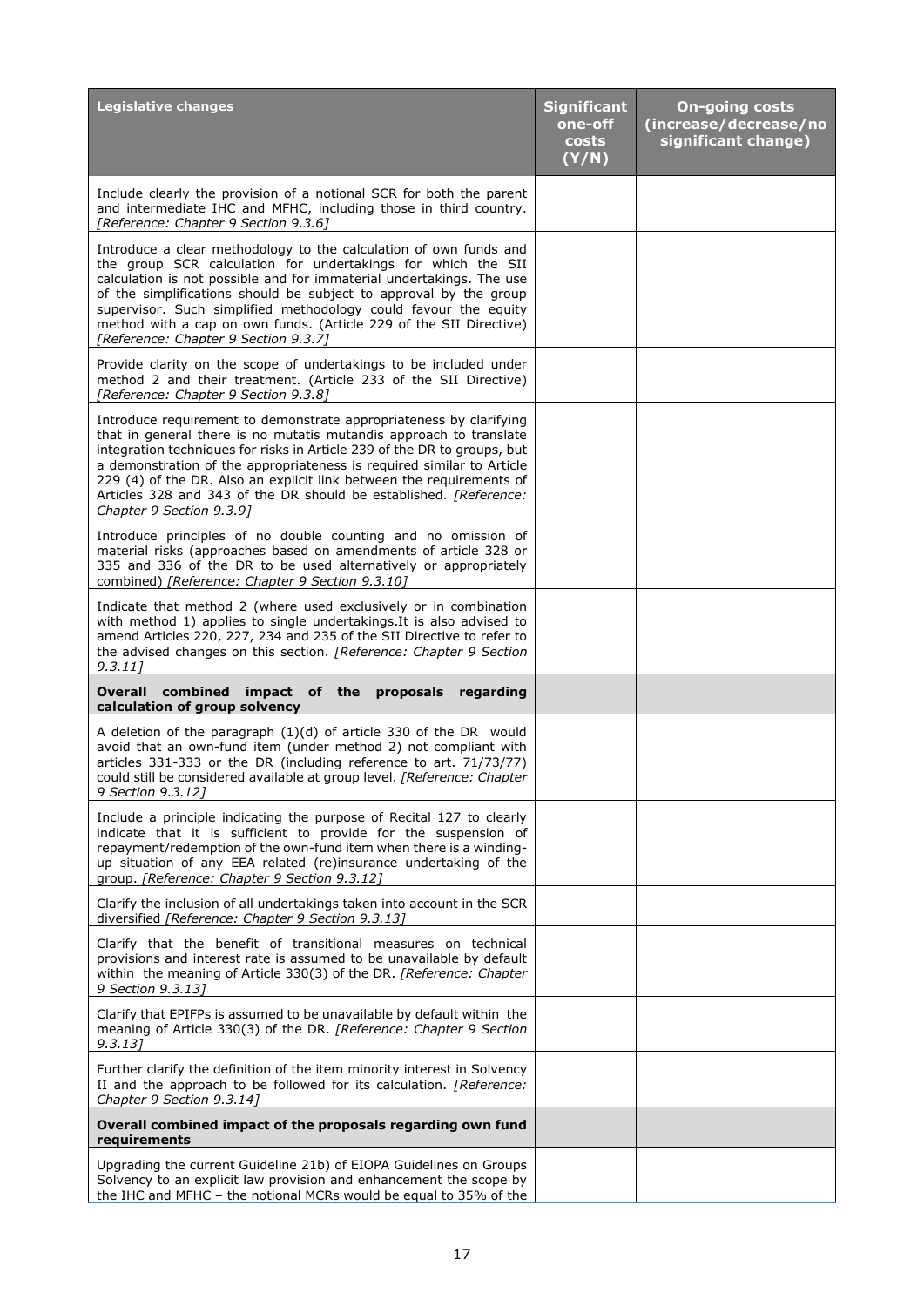| <b>Legislative changes</b>                                                                                                                                                                                                                                                                         | <b>Significant</b><br>one-off<br>costs<br>(Y/N) | <b>On-going costs</b><br>(increase/decrease/no<br>significant change) |
|----------------------------------------------------------------------------------------------------------------------------------------------------------------------------------------------------------------------------------------------------------------------------------------------------|-------------------------------------------------|-----------------------------------------------------------------------|
| notional SCR (middle of the corridor 25% - 45%) [Reference: Chapter<br>9 Section 9.3.15]                                                                                                                                                                                                           |                                                 |                                                                       |
| Clarify that Article 329 of the DR is applicable for the inclusion of OFS<br>entities in the group solvency calculation, regardless of methods used<br>[Reference: Chapter 9 Section 9.3.16]                                                                                                       |                                                 |                                                                       |
| Allocation of clearly identified own fund items from OFS into relevant<br>Solvency II tiers where practicable and material [Reference: Chapter<br>9 Section 9.3.161                                                                                                                                |                                                 |                                                                       |
| Clarify that an availability assessment of OFS own funds is required<br>to ensure that OFS own funds in excess of sectoral capital<br>requirement is available at group level [Reference: Chapter 9 Section]<br>9.3.161                                                                            |                                                 |                                                                       |
| Clarify that group own funds and group capital requirements<br>calculated according to sectoral rules should be used in the group<br>solvency calculation when OFS entities form a group. [Reference:<br>Chapter 9 Section 9.3.16]                                                                 |                                                 |                                                                       |
| Include the answer to Q&A 1344 in the regulations i.e. that the same<br>capital requirements, including buffers and add-ons, should be used<br>in the Solvency II calculation as in the supplementary capital<br>adequacy calculation according to FICOD. [Reference: Chapter 9<br>Section 9.3.161 |                                                 |                                                                       |
| Delete Article 228 of Solvency II Directive [Reference: Chapter 9<br>Section 9.3.171                                                                                                                                                                                                               |                                                 |                                                                       |
| Overall combined impact of the proposals regarding Solvency<br>II and the interactions with Directive 2002/87/EC (FICOD;<br>and any other issues identified with Other Financial Sectors                                                                                                           |                                                 |                                                                       |
| Overall combined<br>impact of ALL proposals on group<br>supervision                                                                                                                                                                                                                                |                                                 |                                                                       |

# **Q2- Calculation of Group Solvency:**

- 66. Q2- Please complete the table below with a quantification of current and possible future costs following the implementation of the proposed changes related to the calculation of the group solvency:
	- Current on-going annual costs refer to the actual resources devoted to the calculation of the group solvency as per year-end 2018.
	- Estimated on-going annual costs refer to the estimated resources devoted to the calculation of the group solvency after the implementation of the relevant legislative changes listed in the table 1 of this question. Estimates should take into account the increased burden due to higher complexity of calculations as well as the reduced burden due to simplifications compared to the status quo.
	- One-off costs refer to the costs incurred for the adaptation of the internal processes and procedures to the proposed legislative changes.

Table Q2

| <b>Elements</b>            | <b>Current on-going</b><br>annual costs  | <b>Estimated on-</b><br>going annual<br>costs | <b>One-off costs</b> |
|----------------------------|------------------------------------------|-----------------------------------------------|----------------------|
|                            | <b>Calculation of the group solvency</b> |                                               |                      |
| Staff (total FTE per year) |                                          |                                               |                      |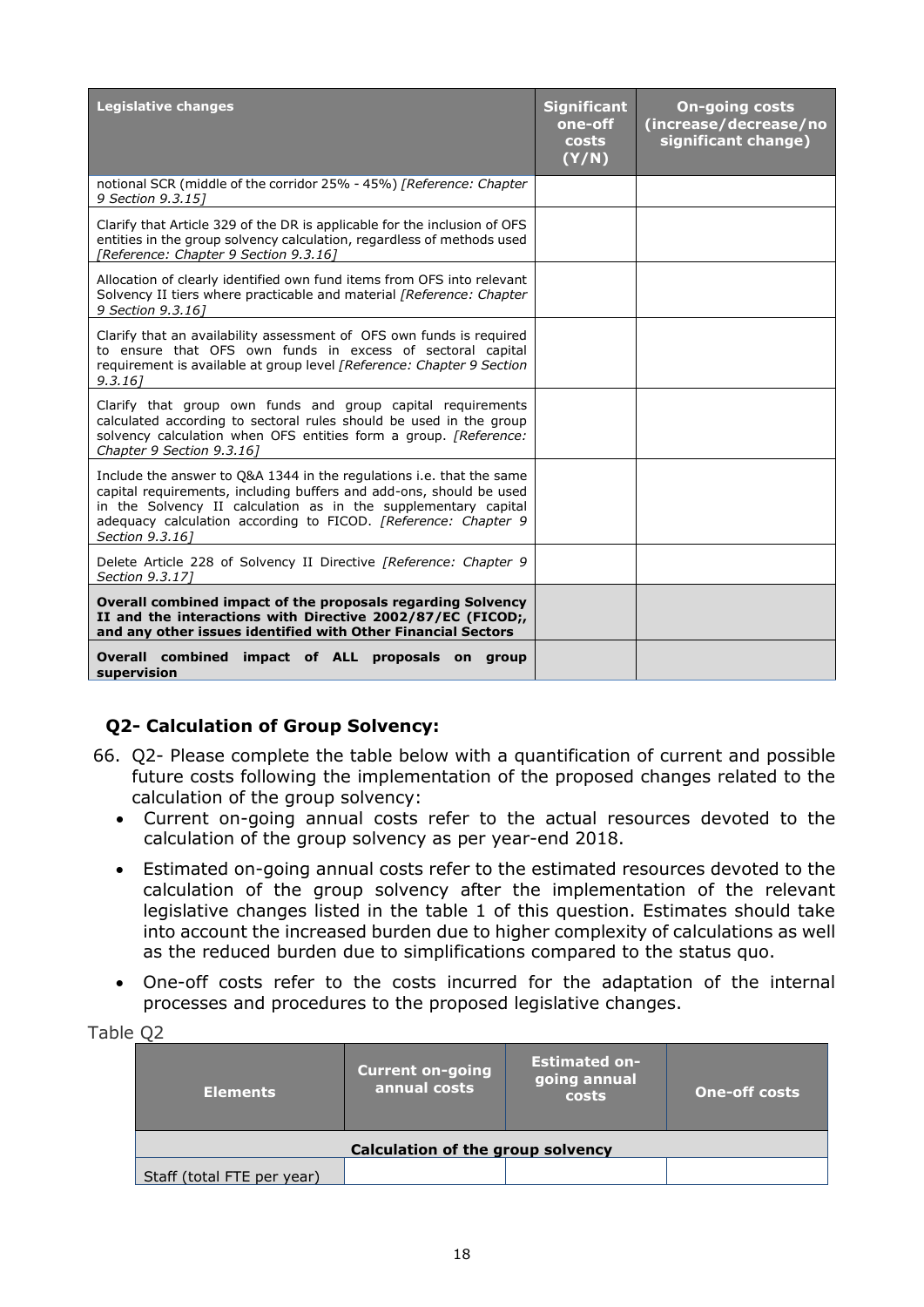| IT costs - internal (in Eur)                                              |  |  |
|---------------------------------------------------------------------------|--|--|
| IT costs - external (in Eur)                                              |  |  |
| Fees to externals<br>(e.g.<br>consultants,<br>data<br>providers) (in Eur) |  |  |
| Others (in Eur)                                                           |  |  |

# **Q3- Group Reporting and Disclosure Requirements**

- 67. In order to respond the questions below please refer to (i) the current consultation paper on the Opinion that will set out its advice on the review of the Solvency II. and (ii) the proposed changes to the reporting and disclosure requirements which are in the following consultation papers (https://eiopa.europa.eu/Pages/News/Consultation-on-supervisory-reportingand-public-disclosure.aspx)
- 68. Q3a Does your group audit the group Solvency II Balance sheet? Y/N
- 69. Q3b If yes, please provide the scope of the audit (only Solvency II Balance sheet or wider) and the amount on the annual audit fee (in Eur)
- 70. Q3c- Please complete the table below with a quantification of current and possible future costs following the implementation of the proposed changes related to group reporting and disclosure requirements.
	- Current on-going regular costs refer to the actual resources devoted to:
		- o Group Quantitative Reporting Templates (total annual costs as per yearend 2018);
		- o Group Regular Supervisory Report (actual costs for the last report submitted to the NSA)
		- o Group Solvency and Financial Condition Report (actual costs for the last report published)
	- Estimated on-going regular costs refer to the estimated resources devoted after the implementation of the proposed legislative changes regarding:
		- o Group Quantitative Reporting Templates;
		- o Group Regular Supervisory Report
		- o Group Solvency and Financial Condition Report
	- Estimates should take into account situations considered as an increased burden (e.g. due to higher complexity of calculations, additional information requested) as well as the assumed reduced burden (e.g. due to limited scope, simplifications or removal of duplications compared to the status quo).
	- One-off costs refer to the estimated costs to be devoted for the adaptation of the internal processes and procedures to the proposed legislative changes regarding:
		- o Group Quantitative Reporting Templates;
		- o Group Regular Supervisory Report
		- o Group Solvency and Financial Condition Report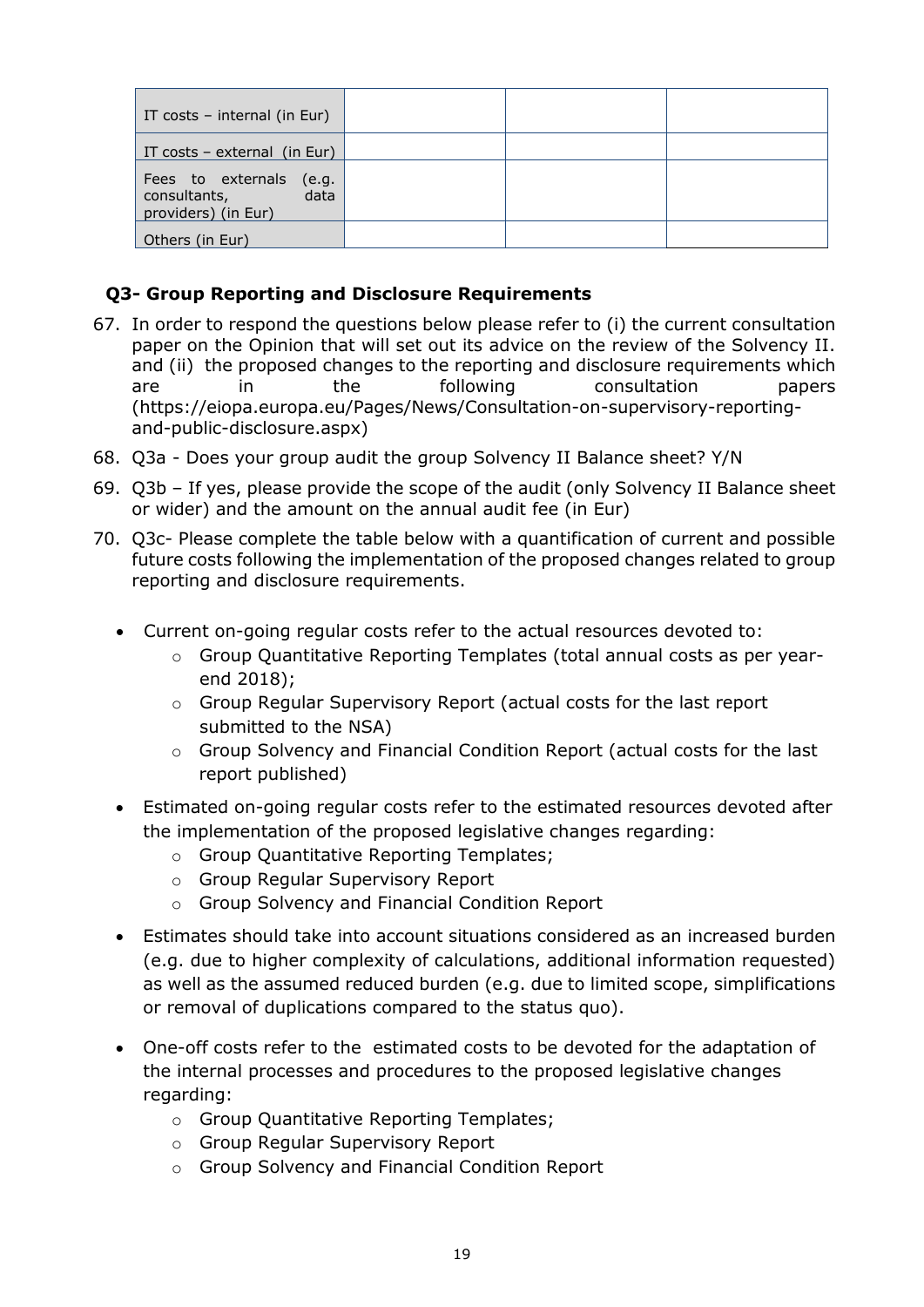| <b>Elements</b>                                                           | <b>Current on-going</b><br>regular costs | <b>Estimated on-</b><br>going regular<br>costs | <b>One-off costs</b> |  |  |  |
|---------------------------------------------------------------------------|------------------------------------------|------------------------------------------------|----------------------|--|--|--|
| <b>Group QRT</b>                                                          |                                          |                                                |                      |  |  |  |
| Staff (total FTE per year)                                                |                                          |                                                |                      |  |  |  |
| IT costs - internal (in Eur)                                              |                                          |                                                |                      |  |  |  |
| IT costs $-$ external (in Eur)                                            |                                          |                                                |                      |  |  |  |
| Fees to externals<br>(e.g.<br>consultants,<br>data<br>providers) (in Eur) |                                          |                                                |                      |  |  |  |
| <b>Group RSR</b>                                                          |                                          |                                                |                      |  |  |  |
| Staff (total FTE per year)                                                |                                          |                                                |                      |  |  |  |
| IT costs - internal (in Eur)                                              |                                          |                                                |                      |  |  |  |
| IT costs $-$ external (in Eur)                                            |                                          |                                                |                      |  |  |  |
| Fees to externals<br>(e.g.<br>data<br>consultants,<br>providers) (in Eur) |                                          |                                                |                      |  |  |  |
| Others (in Eur)                                                           |                                          |                                                |                      |  |  |  |
| <b>Group SFCR</b>                                                         |                                          |                                                |                      |  |  |  |
| Staff (total FTE per year)                                                |                                          |                                                |                      |  |  |  |
| IT costs - internal (in Eur)                                              |                                          |                                                |                      |  |  |  |
| IT costs - external (in Eur)                                              |                                          |                                                |                      |  |  |  |
| Fees to externals<br>(e.g.<br>data<br>consultants,<br>providers) (in Eur) |                                          |                                                |                      |  |  |  |
| Others (in Eur)                                                           |                                          |                                                |                      |  |  |  |

- 71. Q3d Please provide an estimation of the cost reduction related to the templates proposed to be deleted from the ITS on Reporting.
- 72. Q3e Please provide an estimation of the cost reduction related to the thresholds introduced in the templates regarding the ITS on Reporting, in case your company would face a reduction in reporting due to those thresholds.
- 73. Q3f Please complete the table below with an estimation of one-off implementation costs and a estimation of annual costs related to the new reporting requirements proposed to be included in the ITS on Reporting.

| <b>Elements</b>                                  | <b>One-off costs</b> | <b>Estimated on-</b><br>going annual<br>costs |
|--------------------------------------------------|----------------------|-----------------------------------------------|
| Cross-border business                            |                      |                                               |
| Full<br>look-through<br>information              |                      |                                               |
| Product<br>product<br>by<br>information for Life |                      |                                               |